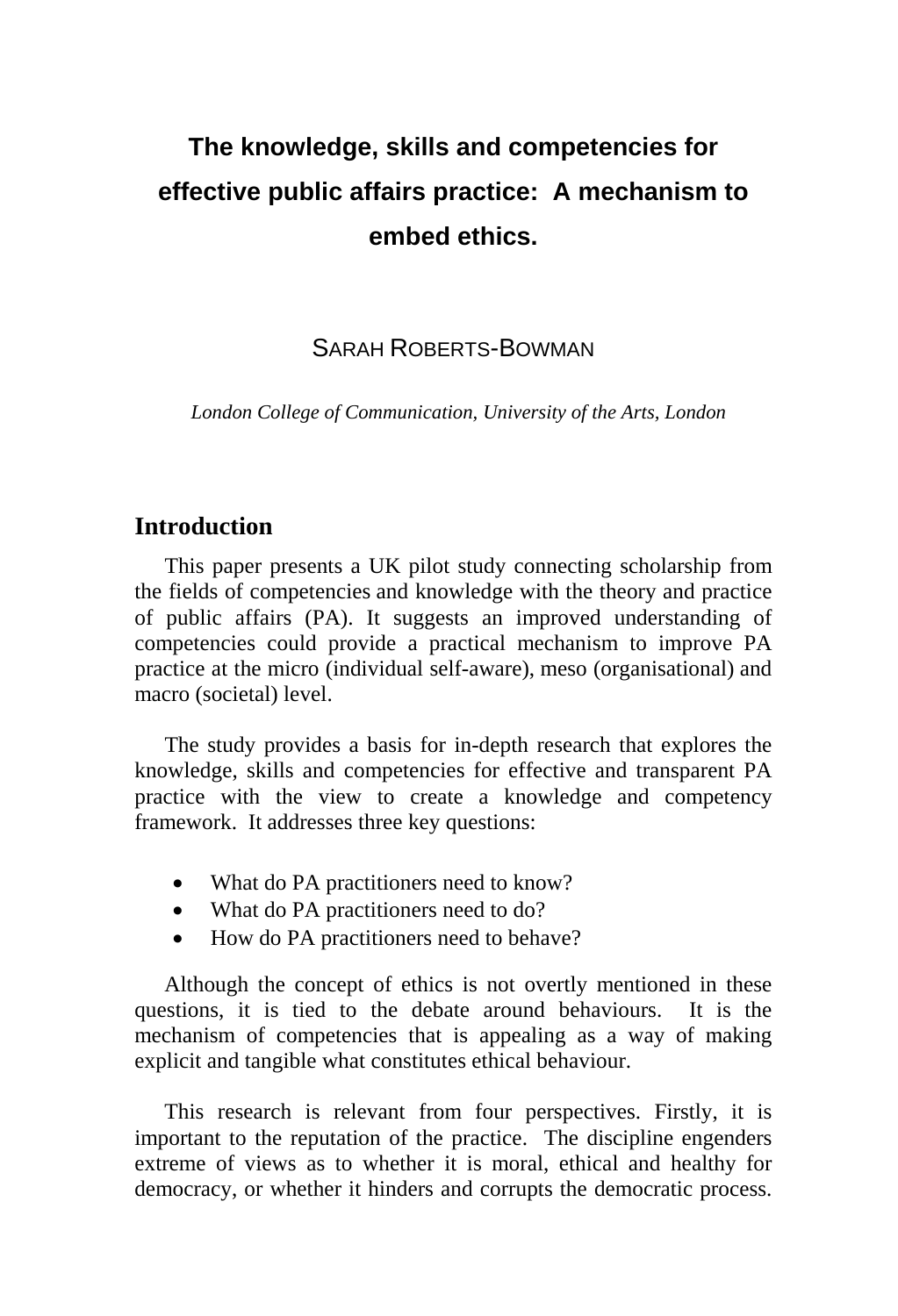The research builds on the views of scholars such as Fitzpatrick and Bronstein (2006) and Berg (2012) that advocacy plays a valuable role.

Secondly, it addresses the need for a better understanding of practice and the environment in which it operates. In the UK a new style of coalition government and a significant number of new MPs in 2010 has impacted on the delivery of PA. Also the complexity and interconnectedness of the modern world, the economic crisis and the growing importance of societal issues has changed the nature of governance and business. As Schepers (2010) states there are now new ways of business-government cooperation and new skills are needed to operate in this new environment. McGrath et al (2010) argues PA practitioners need to be able to analyze, interpret and anticipate trends and developments and to provide strategic counsel. This study helps to identify what this new breed of practitioner looks like and contributes to professionalism.

Thirdly, there have been concerns amplified by the UK media surrounding financial misconduct of MPs and poor behaviour of PA practitioners. In order to address these the government tightened up the regulatory framework under which MPs operate and introduced new lobbying regulation. A practice that better understands itself and its responsibilities is more likely to evoke confidence and shape a regulatory environment that is workable rather than have further restrictions imposed on it.

Finally, the study addresses a gap in the PA body of knowledge by synthesizing scholarship from complementary fields of study to provide fresh conceptual and contemporary insights.

# **Literature – theoretical foundations and insights**

#### *Defining Public Affairs and its environment*

There are many definitions of public affairs (Paluszek, 1995; Schuler, 2002; Hillman, 2002; Fleisher 2002, 2007; Toth, 2006) but common to all is the understanding that public affairs (PA) is about building relationships with those who shape public policy. Within it lies the concept of lobbying persuading policy makers to act in the interests of the organisation (Moloney, 1997). As such it is part of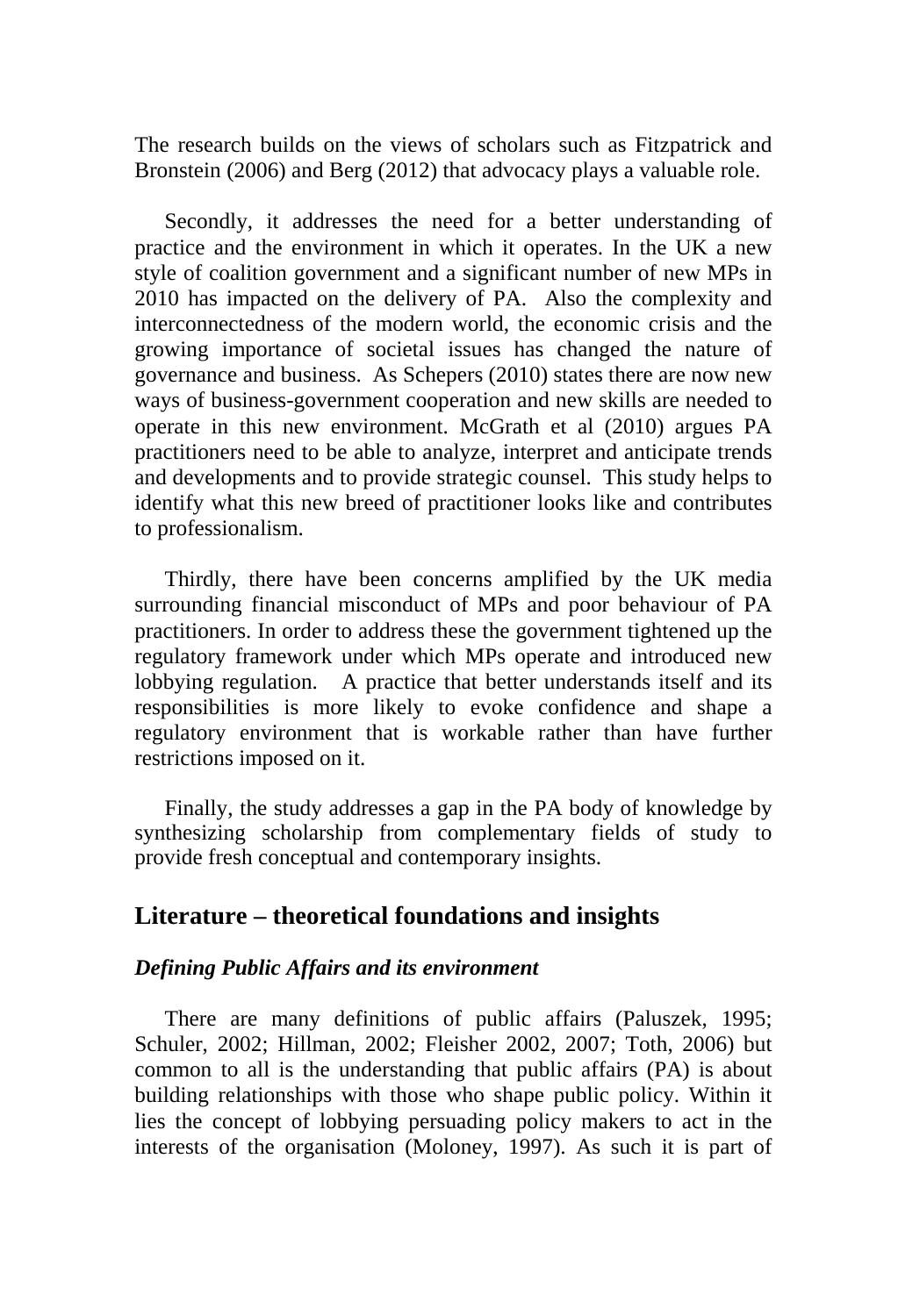Public Relations (PR) – the discipline that builds relationships between organisations and their publics.

Some argue it is corporate interest groups who mainly influence policy through their economic power (Berger, 2001) reinforcing the negative views of PA. Others like Grunig and Jaatiinen (1998) argue most political systems fall between pluralism (pure advocacy with private interest competing for access and government resources) and corporatism (pure collaboration and collective action). They put forward societal corporatism that incorporates pressure politics, negotiation and collaborative interests. This perhaps portrays a more accurate worldview of the complexity of government and the macro environment in which it operates including the expectations and values of the society in which governance takes place.

The importance of the macro environment to PA is mirrored by the evolving nature of PA research. Griffin (2005) reflected and analysed US PA empirical studies, associated developments and literature between 1965 and 2004 and suggests there have been three overlapping research "waves" moving from understanding the foundations of PA to the blurred boundaries of modern-day practice that often goes beyond government relations to incorporate ideas around the firm and its network of stakeholders and how this impacts on the political arena.

This is illustrated by the likes of Post (1982) who talk of PA being a window-in and a window-out for the organisation and Meznar and Nigh (1995) who suggest an interfacing role as a buffer or a bridge helping organisations to manage any attacks on it by reaching out to stakeholders. Interestingly, Hillman and Hilt (1999) start to distinguish between the long and short-term goals of PA looking at relational (long-term relationship building with government) and transactional approaches (short-term engagement and lobbying). More recently van Schendelen (2002) talks of political alignment with the focus on facilitating and building relationships and interactions with the actors in the socio-political environment. Commentators like McGrath et al (2010) have taken this further stating PA is now one of co-creation of policy that leads to a blurring of not just organisation-stakeholder boundaries but that of organisation-government boundaries. So PA is becoming a more complex discipline with the growing tension perhaps between advocacy and relationships.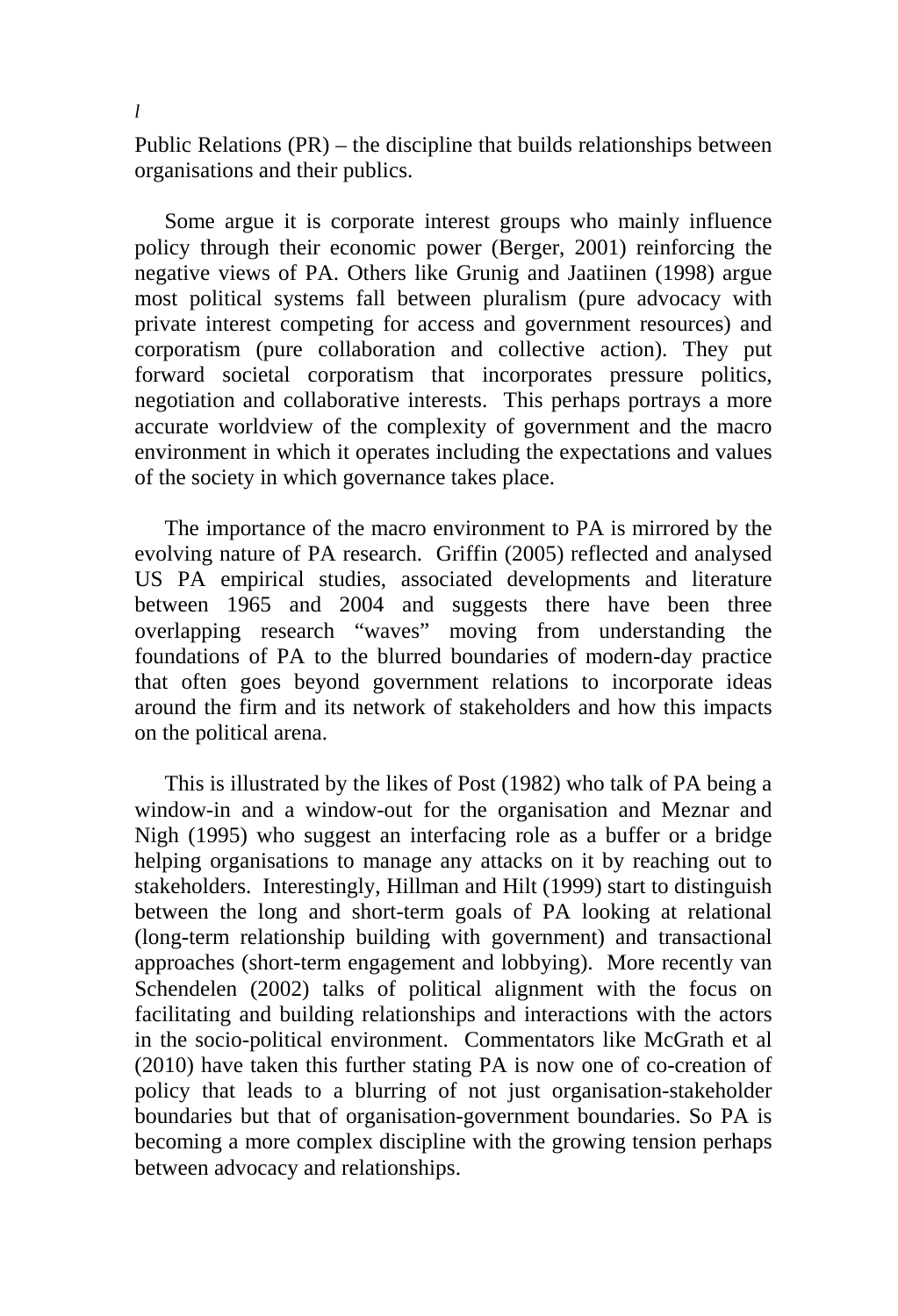# *PA knowledge areas – contemporary critique and debates as to what a PA body of knowledge (PA-BoK) should contain*

As Fleisher (2007) argues a PA-BoK is necessary for professional PA practice. There are two broad views to the shape a PA-BoK should take. Schuler (2002) suggests a grand unification theory to underpin practice, whilst others like Hillman (2002) argue that PA requires a multi-eclectic method of inquiry and a pluralistic approach to theory building.

Scholars (Getz, 2001; Vining et al, 2005; Windsor, 2005; Toth, 2006; Oberman, 2008; Dahan, 2009; and McGrath et al, 2010) have all reflected on political involvement, why firms engage in the political arena and the type of knowledge and processes necessary for effective action. Interestingly, Vining et al (2005) argue lobbying strategy requires effective planning, management and communication skills against an understanding of the political environment. He cites Michael Porter's Five forces (1980) arguing that government can often dominate and impact on the other industry forces so a commercial understanding in this wider policy context is essential. In many respects this connects to the ideas of Oberman (2008) who sees PA as a resource management function turning socio-political resources into operational ones.

Windsor (2005) conducted one of the first summaries of what constitutes theories of PA. He looked across previous studies and connected to additional scholarship from the arenas of issues and stakeholder management and suggests PA draws on a variety of theoretical roots including business and management, communication, ecology and organisational psychology. As Shaffer and Hillman (2000) state PA sits at the interface of multiple activities within an organisation.

Toth (2006) continues a communications perspective suggesting there is little direct PA theory but there is PR and communication theories that support PA practice. According to McGrath et al (2010) the scope of the discipline has evolved substantially over the last 10 years with a particular focus on managing the public issues life-cycle. As Boddewyn (2012) suggests the concept of issue identification is a rightful focus but the profession should also look into the role of PA through resource-dependency theory and the position of PA in wider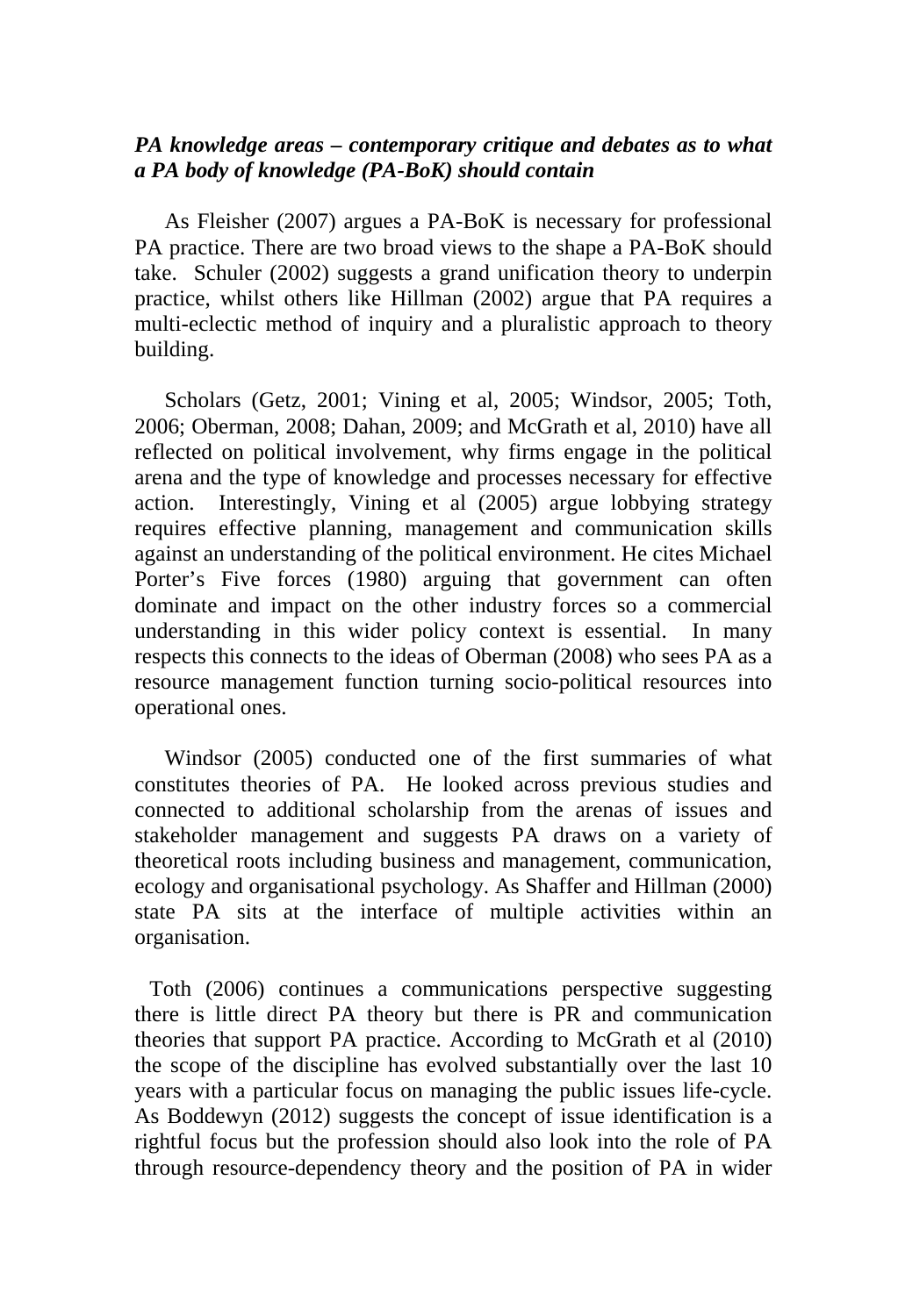society. Also scholars like van Schendelen (2012) look at how trends in the European Union are impacting on PA delivery.

Also of relevance is the work of de Lange and Linders (2006) who suggest that at its heart PA is reality construction and cites the work of cultural theorists Berger and Luckmann (1975) who argue that there is a meaningless world and reality is created by sense-giving observers. PA through discourse and narrative creates reality and meaning. They do not suggest constructionist theory can equate to Schuler's (2002) grand unification theory but it might be helpful lens enabling practitioners to deepen their understanding of their role. Here Moloney (2000) is interesting given his reflections on the political public sphere drawing in social theory from Habermas (1984) for deeper understanding of the PR discipline.

Based on an analysis of the work of previous scholars, it is suggested PA knowledge roots can be broadly categorised into five main strands –political science, culture, economics, communication and the organisation. The table below captures the type of concepts explored by the scholars above. However, given the rise of the mediaization of politics (Louw, 2010), and the impact of social media on the wider political arena (Castells, 2000; 2013) new areas for inclusion are worthy of exploration and are included below. Ethical theory too is included.

| <b>Knowledge Roots</b>   | Conceptual components                      |  |
|--------------------------|--------------------------------------------|--|
| <b>Political Science</b> | <b>Interest Group Theory</b>               |  |
|                          | Political systems                          |  |
| Culture and Society      | <i>Social constructivism</i>               |  |
|                          | <b>Public Sphere</b>                       |  |
|                          | Media Theory and media-zation of politics  |  |
|                          | Social media and the socio-political arena |  |
|                          |                                            |  |
| <i>Communications</i>    | Situational Theory of Publics              |  |
|                          | <b>Excellence Theory in PR</b>             |  |
|                          | <b>Issues Management Theories</b>          |  |
|                          | Crisis Management Theories                 |  |
|                          | <b>Stakeholder Theories</b>                |  |
|                          | <b>Social Capital Theories</b>             |  |
|                          | <b>Persuasion Theories</b>                 |  |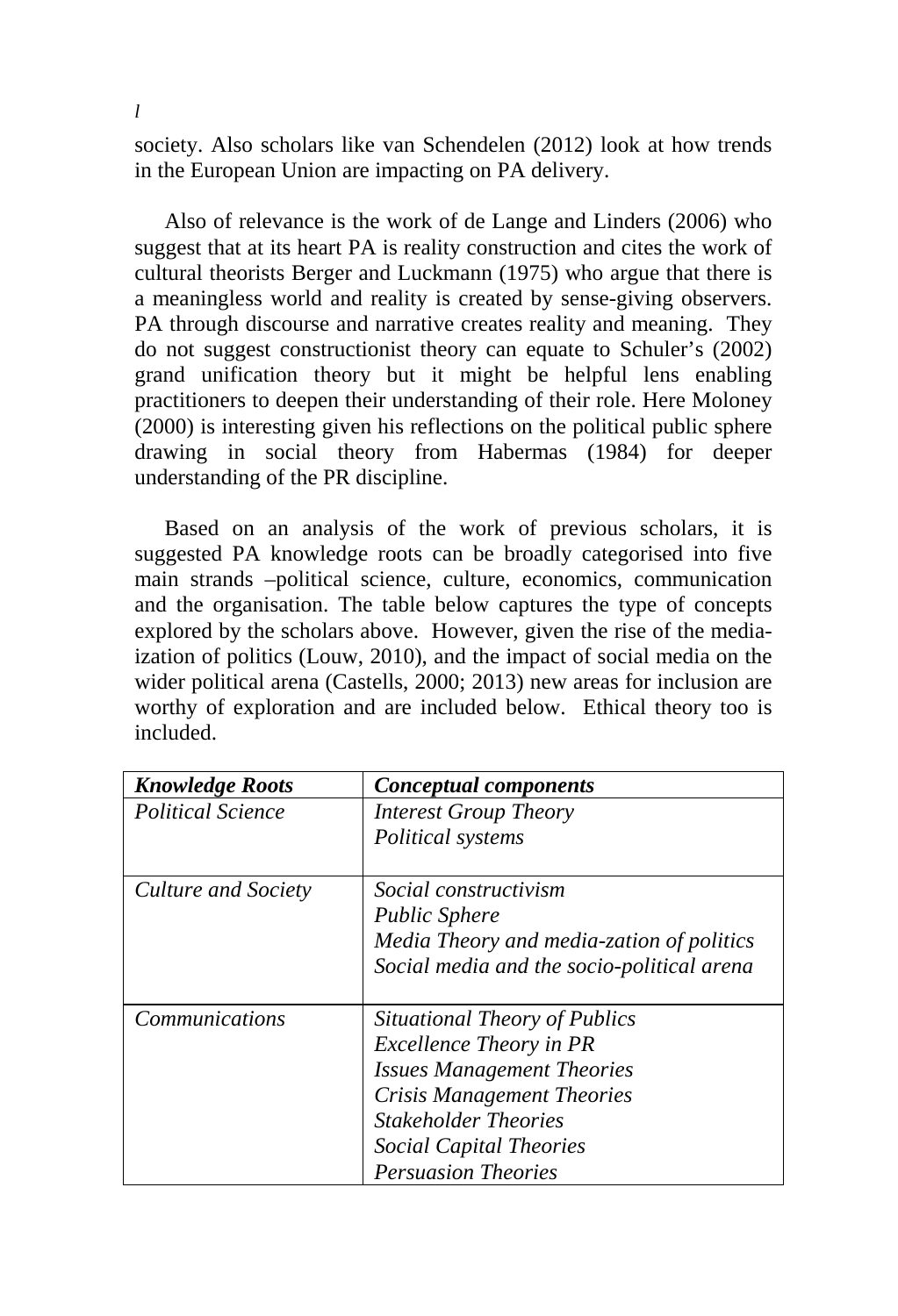|                            | Communitarianism                            |
|----------------------------|---------------------------------------------|
| <i><b>Organisation</b></i> | <b>Systems Theory</b>                       |
|                            | Corporate Social Responsibility             |
|                            | <b>Business ethics</b>                      |
|                            | Resource Dependency Theory                  |
|                            | Competitive positioning and theories of the |
|                            | market                                      |
| <i>Economics</i>           | Collective Action Theory                    |
|                            | <b>Public Choice Theory</b>                 |
|                            | Transaction cost economics                  |
|                            |                                             |

Table 1: Conceptual Components of PA knowledge roots

So there is reflection on what a PA-BoK must contain, but Fleisher (2007) believes that a BoK must reflect the specialised knowledge that is unique to PA. It can't list everything PA practitioners should know but it should identify what is central. PA is clearly multidisciplinary (Windsor, 2005) but he alludes to the differences between theoretical roots (the conceptualisation of PA) and practical theory (that support the day-to-day delivery of PA practice). This blurring between the two concepts is seen in the grid above. The distinction between the two, however, is relevant and is supported by Meznar (2002) who suggests that there is large and disorganised literature on PA and political strategy which lacks coherence and consensus.

By building on this duality it may be possible to develop an integrated PA schema that connects the theoretical basis of the discipline to the practical theories and skills that drive effectiveness and produce an interdisciplinary model with more integrative synthesise.

# *Relating a PA BoK to skills and competencies*

Fleisher (2007) usefully suggests a range of competencies and knowledge for effective PA practice and a PA BoK which provides a starting point for debate but his ideas are drawn from the US experience and focuses primarily on functional skills.

At the same time, the topicality of PA competencies is emerging in practice with two recent studies undertaken by UK-based recruitment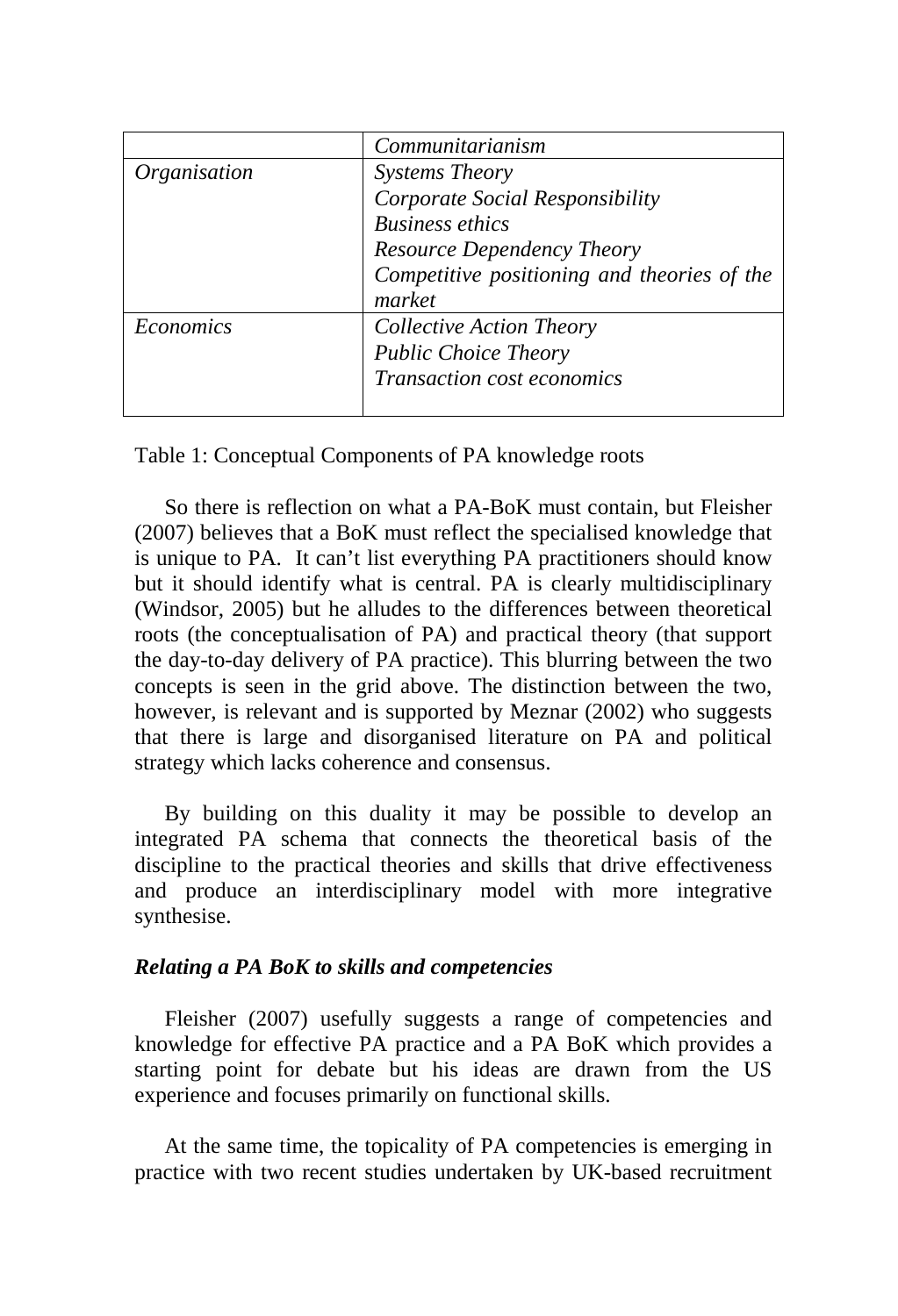consultants. The Changing Face of Public Affairs report (Watson Helsby, 2012) illustrates the growing complexity and evolutionary nature of PA as suggested by McGrath et al (2010). Here PA practitioners argued the need to understand corporate strategy, stakeholder proliferation and connectivity, the impact of globalisation, issues and crisis management techniques and the ability to respond to a more informed, challenging and vocal consumer/electorate. The VMA study (2011) identified three important attributes highlighting the ability to communicate effectively the organisation's/client message, solve problems and network. Of note is the lower importance placed on having influential contacts that perhaps relates to the idea of Schepers (2010) who states there are now new ways of business-government cooperation.

Picking up on the idea of personal attributes, McGrath (2006) conducted a major qualitative study looking at lobbyists in Washington, London and Brussels. This study identified the importance of listening, observation and relationship building, as well as courtesy, honesty, integrity and credibility. In fact the study suggested that woman made better PA practitioners because of these traits.

What is common to the four investigations above is the generation of lists of attributes which are useful but appear disconnected from a wider knowledge base and the lack of clarity over terminology using knowledge, skills, attributes and behaviours almost interchangeably. There is also no linkage to competency scholarship. Only Fleisher (2007) referenced ethics explicitly though it can be argued words such as integrity have the ideas of ethics embedded within.

|                          | Type of Study                                                                            | <b>Findings</b>                                                                                                                 |
|--------------------------|------------------------------------------------------------------------------------------|---------------------------------------------------------------------------------------------------------------------------------|
| <b>McGrath</b><br>(2006) | <i><u><b>Oualitative</b></u></i><br>US, UK and<br><b>Brussels</b><br>60<br>practitioners | Identified personal qualities of<br>Listening<br><i><b>Observant</b></i><br>٠<br>Relationship building<br>$\bullet$<br>Courtesy |
|                          |                                                                                          | Honesty<br>$\bullet$<br>Integrity<br>٠<br>Credibility                                                                           |
| Fleisher                 | Commentary                                                                               | Identified knowledge areas:                                                                                                     |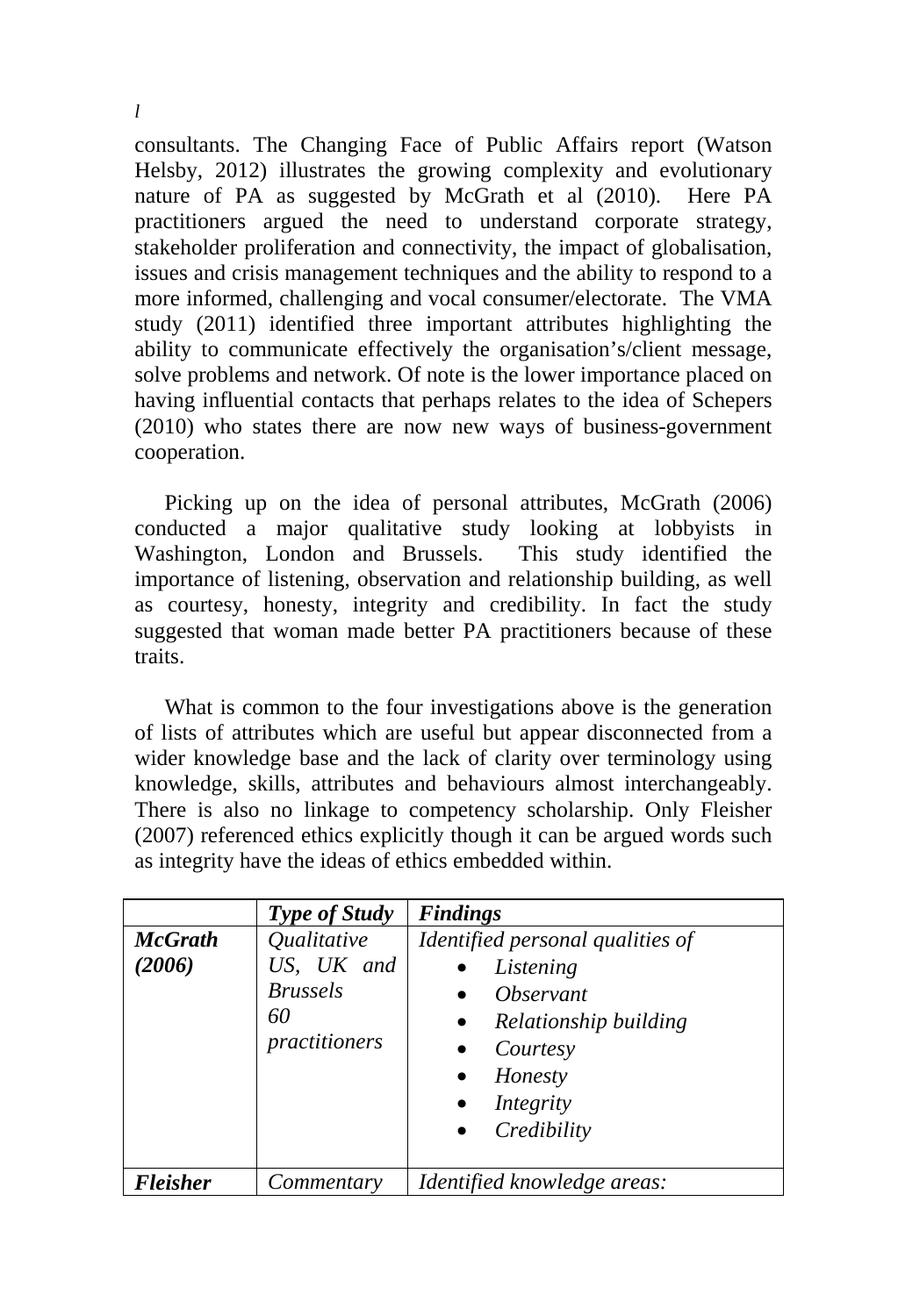| (2007)<br><b>VMA</b><br>(2011)           | Paper<br>US-focused<br>Quantitative<br>UK-focused<br>393<br>practitioners<br>from variety<br>of levels | Development of intercultural<br>competence<br>Impact of societal factors on<br>PA such as nature of social<br>networks, political ideologies,<br>legal system, nature of media<br>communication<br>and public<br>channels for example<br>Understanding local public<br>policy institutions<br>Nation-state<br>specific<br>applications of PA functions<br>Language skills<br>Understanding ethics<br>in<br>$\mathfrak{a}$<br>global/international context<br><b>Managing</b><br>international<br>consultants, alliances<br>and<br>partners<br>Top<br>10<br>important<br>most<br>skills/attributes:<br><i>Ability</i><br>to<br>effectively<br>$\bullet$<br>communicate<br>organisation/client message<br>Problem solving ability<br>Networking ability<br>Knowledge of legislative<br>framework<br>Campaigning skills<br>Commercial nous<br>Passion for politics<br>Experience<br>$\sigma f$<br>other<br>communication sectors eg PR<br>Social media and awareness<br>skills |
|------------------------------------------|--------------------------------------------------------------------------------------------------------|-----------------------------------------------------------------------------------------------------------------------------------------------------------------------------------------------------------------------------------------------------------------------------------------------------------------------------------------------------------------------------------------------------------------------------------------------------------------------------------------------------------------------------------------------------------------------------------------------------------------------------------------------------------------------------------------------------------------------------------------------------------------------------------------------------------------------------------------------------------------------------------------------------------------------------------------------------------------------------|
|                                          |                                                                                                        |                                                                                                                                                                                                                                                                                                                                                                                                                                                                                                                                                                                                                                                                                                                                                                                                                                                                                                                                                                             |
| <b>Watson</b><br><b>Helsby</b><br>(2012) | Qualitative<br>UK-focused<br>30<br>senior<br>practitioners                                             | Top 6 core competencies of growing<br>importance<br>Real understanding of how<br>business works<br>Leadership and management                                                                                                                                                                                                                                                                                                                                                                                                                                                                                                                                                                                                                                                                                                                                                                                                                                                |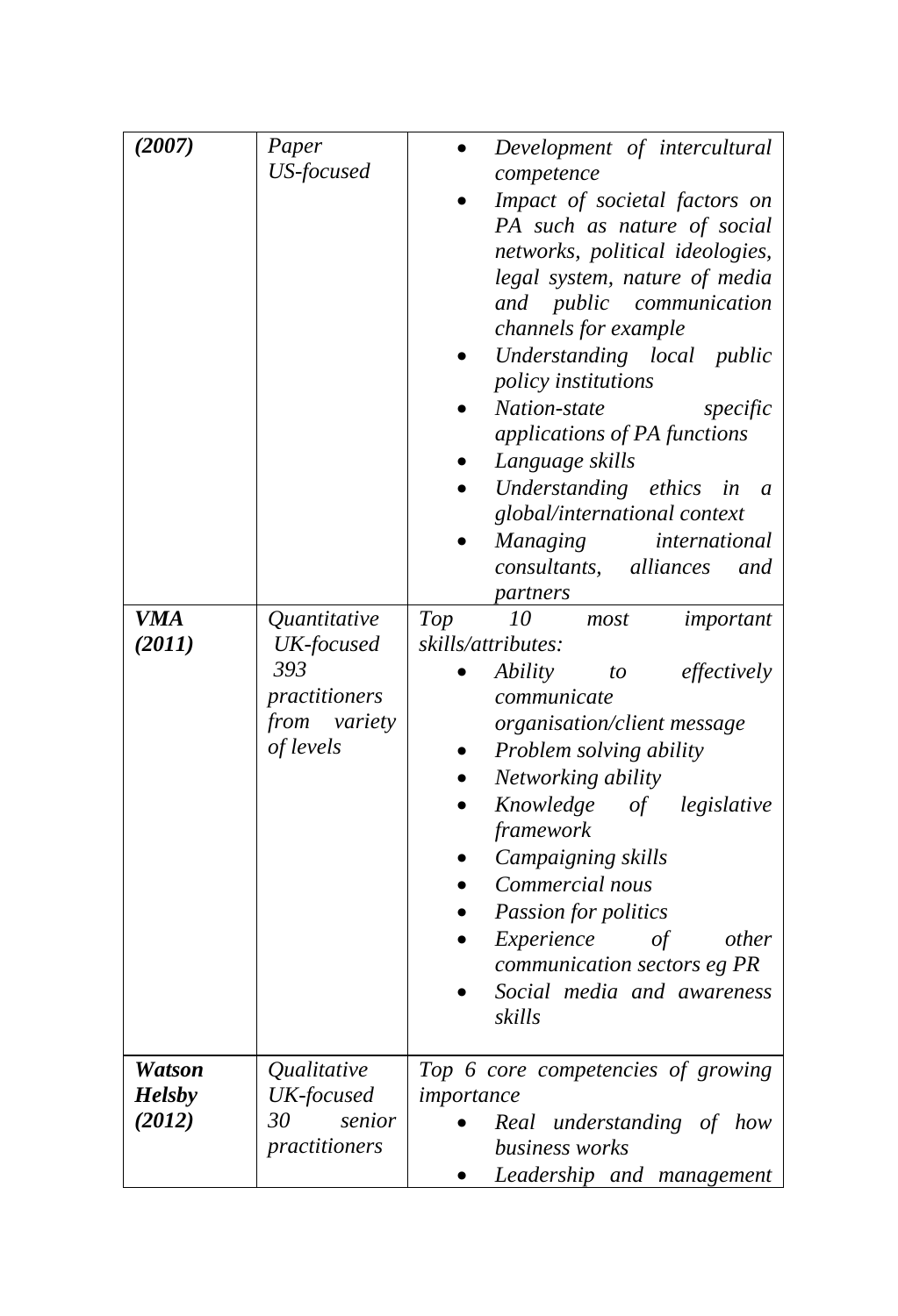|  | $\bullet$ | skills<br>Campaigning skills<br>Issues radar and management<br>• Political sophistication<br>Influencing upwards |
|--|-----------|------------------------------------------------------------------------------------------------------------------|
|  |           |                                                                                                                  |

Table 2: Summary of four leading PA competency investigations

*l*

It is also worth mentioning the work on competencies undertaken by PR scholars (Oughton, 2004; Gregory, 2008; Sha, 2011; Jeffrey and Brunton, 2011) but there are similar issues here in terms of use of terminology and quite broad statements. Though Gregory's (2008) exploration using the SHL universal competency framework has considerable merit. The current European Communication Professional Skills and Innovation Programme (ECOPSI) is also worth noting that aims to map and evaluate contemporary and future communication management skills of practitioners in Europe. It draws on some competency scholarship and brings thoughts on PR skill-sets together in a useful summary (see below). The eventual outcome of this study in terms of devising a useful diagnostic took and more insightful perspective into communication competencies will make a valuable contribution to the debate. The focus, however, is on competencies for social media, internal and crisis communications and those of communication directors. Public Affairs is omitted enabling this study to benefit from, as well as contribute to, this study.

| <b>Skills</b>           | <b>Knowledge</b>      | <b>Personal characteristics</b> |
|-------------------------|-----------------------|---------------------------------|
| Writing/oral            | <b>Business</b>       | Handling pressure               |
| communication           | knowledge/literacy    |                                 |
| <i>Project planning</i> | Current awareness     | Leadership                      |
| and management          |                       |                                 |
| Critical thinking       | <i>Theoretical</i>    | Integrity/honesty/ethical       |
|                         | knowledge             |                                 |
| Problem solving         | Knowledge<br>PR<br>οf | <i>Objectivity</i>              |
|                         | history               |                                 |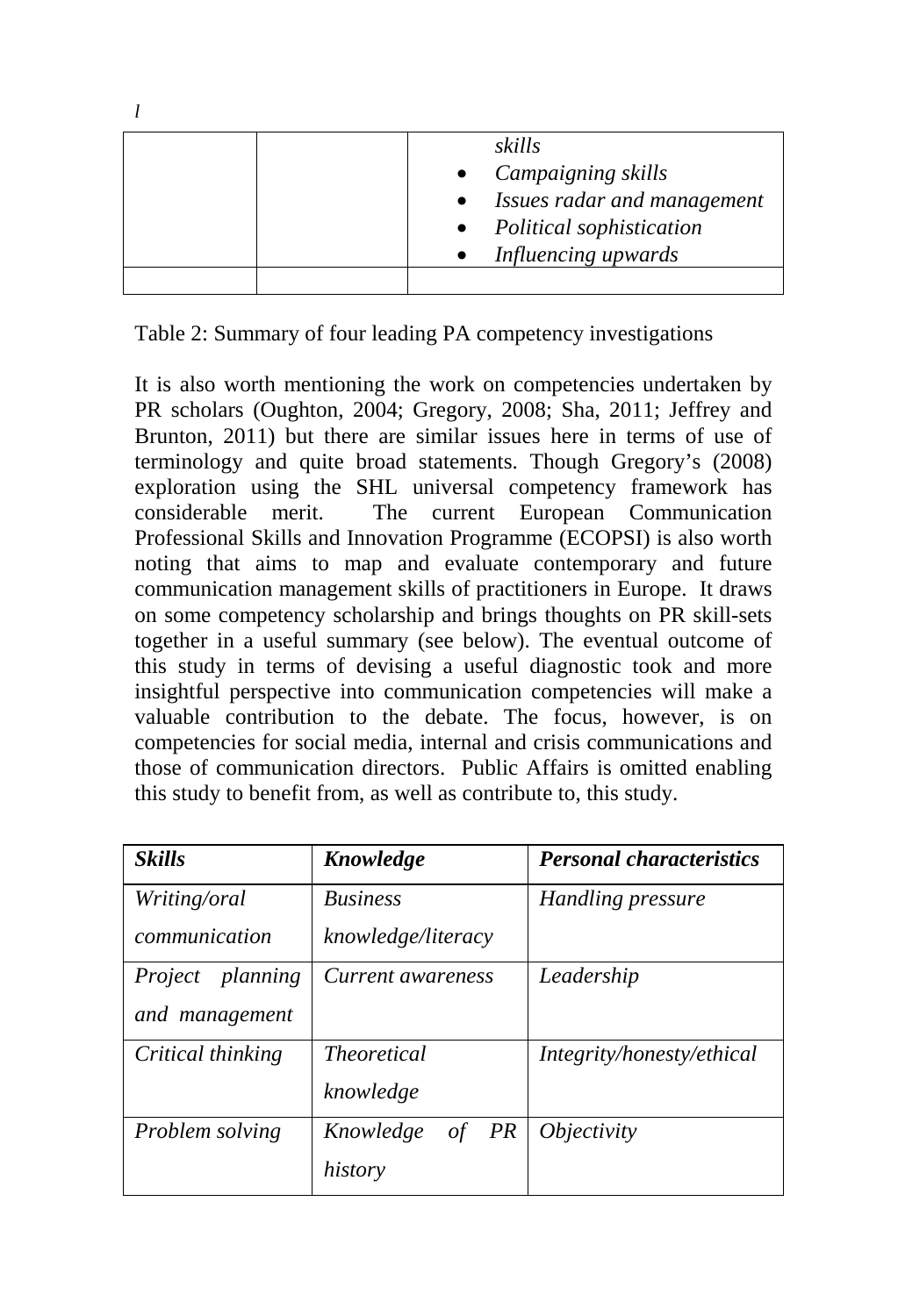| Media Skills              | Knowledge of other Listening |                        |
|---------------------------|------------------------------|------------------------|
|                           | cultures                     |                        |
| Persuasion                | Knowledge<br>of              | Confidence/ambition    |
|                           | communication                |                        |
|                           | models                       |                        |
| Strategic thinking        | Knowledge of how to          | Team player            |
|                           | apply PR theory              |                        |
| <b>Mentoring</b><br>and   |                              | Energy/motivation      |
| coaching                  |                              |                        |
| Advanced                  |                              | Discipline             |
| communication             |                              |                        |
| skills                    |                              |                        |
| skills<br>IT              |                              | Intelligence           |
| <i>(including)</i><br>new |                              |                        |
| media channels)           |                              |                        |
| Crisis                    |                              | Ability to get on with |
| management                |                              | others/interpersonal   |
|                           |                              | skills                 |
| Research                  |                              | Wide interests         |
| Reading                   |                              | Intellectual curiosity |
| comprehension             |                              |                        |
| Community                 |                              | Creativity             |
| relations                 |                              |                        |
| Consumer                  |                              | Flexibility            |
| relations                 |                              |                        |
| Employee                  |                              | Judgement and decision |
| relations                 |                              | making                 |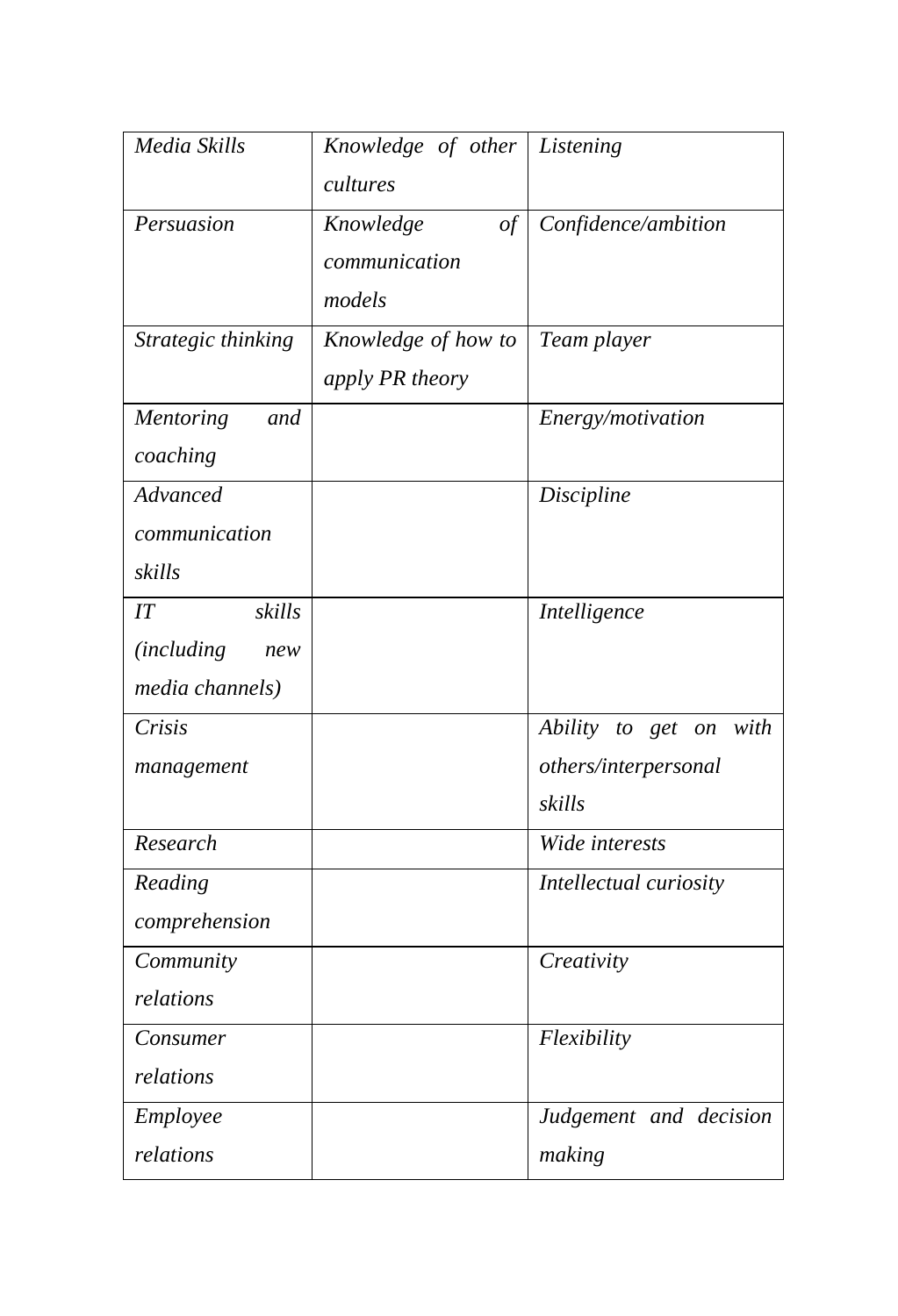| Professional<br>service skills | Time management                            |
|--------------------------------|--------------------------------------------|
| Social<br>responsibility       | Respect for hierarchy                      |
| PR ethics                      | <b>Follows</b><br>organisational<br>rules  |
|                                | Honesty                                    |
|                                | Adaptability                               |
|                                | Integrity                                  |
|                                | Ambition                                   |
|                                | Reliable attendance                        |
|                                | Willingness<br>accept<br>to<br>assignments |
|                                | Completes work on time                     |

Source: Pieczka (2002), Oughton (2004), Brown and Fall (2005), DPRG (2005), Goodman (2006), McCleneghan (2006), Schumann (2007), Gregory (2008), Schick and Mickeleit (2010), Jeffrey and Brunton (2011) and Sha (2011)

Table 3: ECOPSI Research Report (2013: 15-17)

So, competency work exists in the fields of both PA and PR but there is an opportunity to add granularity by linking to scholars in the field of Human Resource Management (HRM). A review of some of this HRM scholarship clearly demonstrates the opportunities to add greater depth and clarity to PA competency investigations.

#### *Understanding competence and competencies*

Garavan and McGuire (2001) argue competence relates to a skill in a functional area and competency focuses on associated behaviours. Nordhaug (1998) suggest competencies operate at an organisational and individual level and equate to capabilities or distinctive strengths.

*l*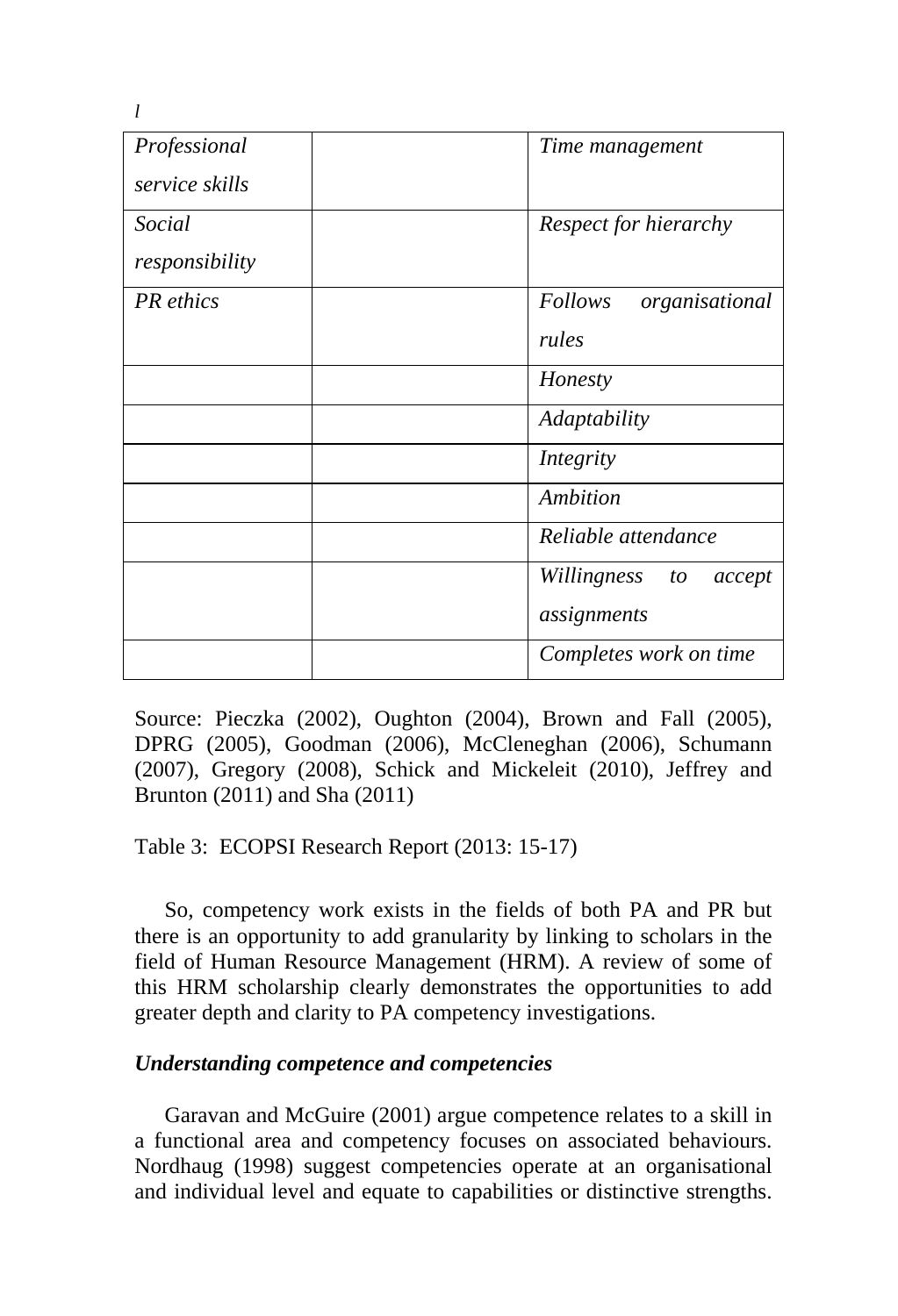At an organisational level, these are traditionally known as "core" as suggested by Hamel and Prahaled (1993) and give an organiastion strategic competitive advantage. At an individual level these relate to concepts such as attributes, knowledge, skills, attitudes, traits and motives.

Over recent years a number of typographies and frameworks have been suggested (Boyatzis, 1982, Sparrow et al, 1994, Nordhaug, 1998, Cheetham, 1996, 1998, Kuijpers, 2001 cited by Delamare Le Deist and Winterton, 2005). What appears to emerge from these models is the importance of linking individual transferable generic skills, the unique firm-specific (core) and then those made necessary by a specific job or profession. HRM has tended to focus on the generic and job specific, whilst organisations have focused on the firm-specific.

In addition, scholars (Rowe, 1995; New, 1996, Drejer, 2001 cited by Soderquist et al, 2009) suggest that competencies can be viewed from three perspectives. Generic v organisation-specific competencies (ie competencies that relate to a specific job that is common to all individuals but which also may have specific requirements given the organisation in which the job takes place); managerial v operational (ie competencies relating to the managerial such as planning or operational referring to how a specific task is carried out); competencies as skills v competencies as behaviours. Soderquist et al (2009) takes this idea further suggesting that based on these three couples of competencies an eight-fold typography can be devised that allows a more comprehensive model that is more helpful in moving organisations from a task orientation to a competency-based approach.

Competency frameworks exist to help individuals and organisations improve performance by providing guidance and clarity as to the skills or outcomes required (Boyatzis, 1982; Goleman et al, 2002; Conger and Ready, 2004 cited by Mitchell and Boak, 2009). However as Boak (2001) posits, the effectiveness of a framework depends on its quality referring to accuracy (including the descriptors used), acceptability, accessibility and the manner in which it is implemented.

This is relevant for PA. Any competency model for PA needs to focus firmly on the individual generic skills and the professional in order to improve effectiveness, but be flexible enough to allow this to be integrated into existing organisational and firm-specific frameworks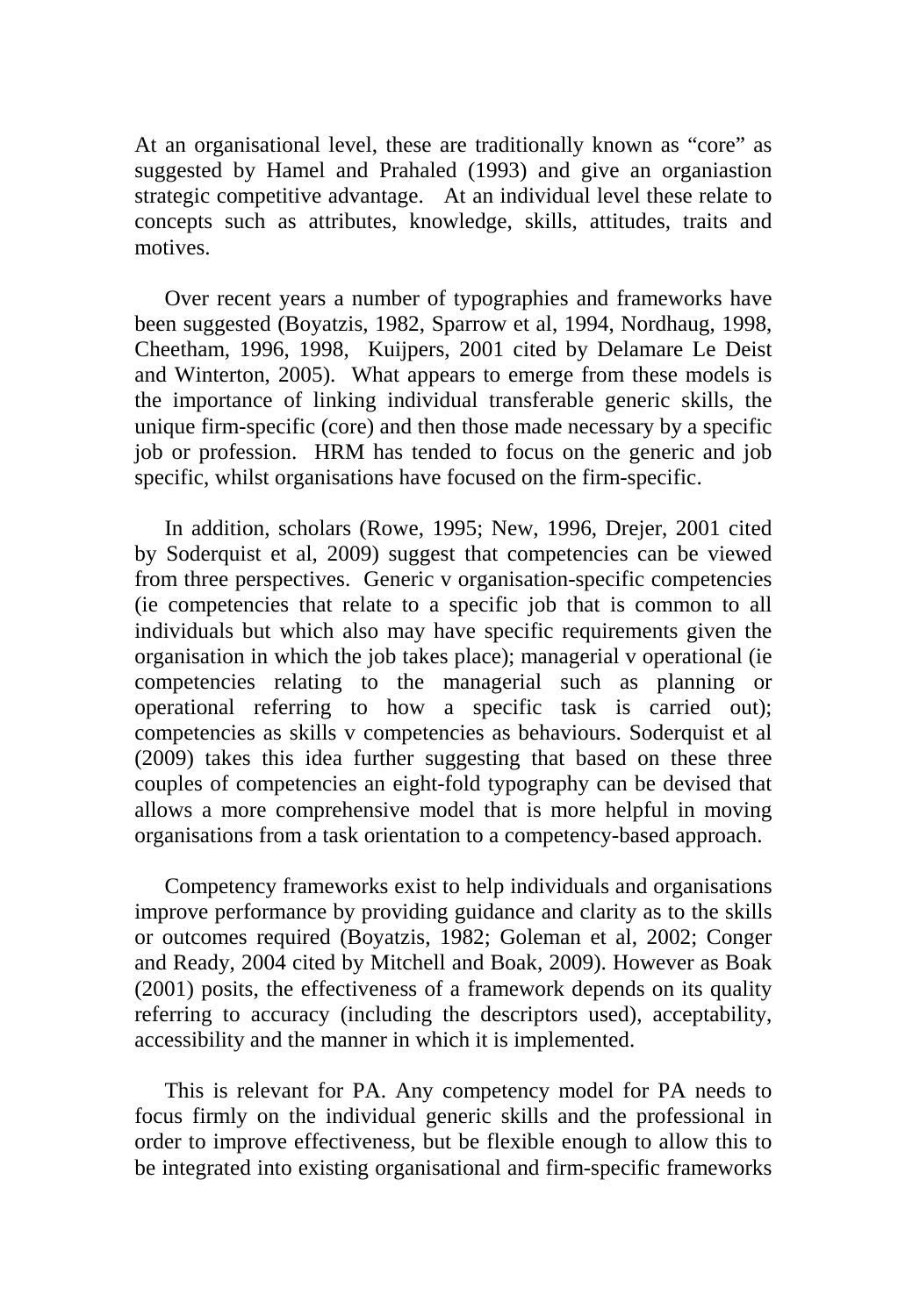that may exist. It also needs to be acceptable by the PA profession itself.

A key challenge and one identified by Soderquist et al (2009) is blending both competence and competencies into a holistic framework. Earlier work by Hodkinson and Issitt (1995:149 cited by Delamare Le Deist and Winterton, 2005) suggest approaches that integrate knowledge, understanding, values and skills that sit within the practitioner. This has appeal when looking at professions and disciplines such as PA as the focus is on the individual rather than the organisation. Cheetham and Chivers (1998) purport to have done this by looking at five dimensions that look at cognitive (explicit and tacit knowledge), functional (skills), personal (behaviour), ethical (values) and meta (dealing with uncertainty, learning, reflection). This provides an interesting and significantly broad framework that could help address the evolving nature of the PA profession and its socio-cultural inter-connectedness and explicitly draws out the idea of values as linked to ethics.

Building on this multi-dimension approach Delamare Le Deist and Winterton (2005) suggest a four dimensional approach as outlined below. Of relevance is the concept of social competence that draws together behaviour and attitudes.

|                    | <b>Occupational</b>      | <b>Personal</b>   |
|--------------------|--------------------------|-------------------|
| Conceptual         | Cognitive<br>competence  | Meta competence   |
| <b>Operational</b> | Functional<br>competence | Social competence |

Table 4: Typography of competence, Delamare Le Deist and Winterton (2005:39)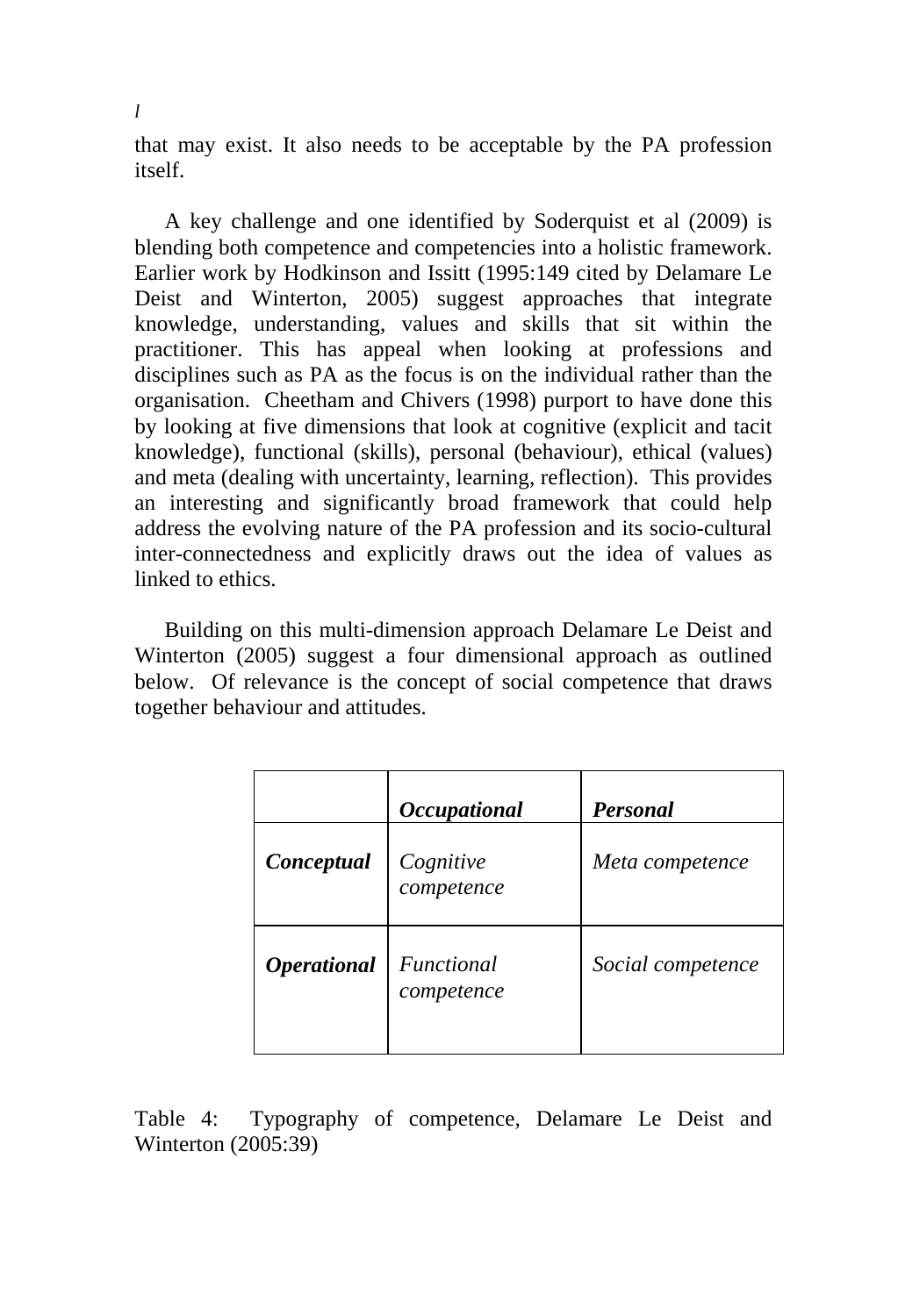This model seems well-suited for development against the backdrop of PA allowing for knowledge to be constantly updated and refreshed as the policy world evolves, and for focus to be placed on social and meta competences that are of particular relevance given the complexity of the social world. It also enables connections to be made to current scholarly work on Emotional Intelligence and social effectiveness (Abraham, 2004; Carmeili and Josman, 2006; Cote and Miners, 2006 cited by Kunnanatt, 2008). At its heart PA is a social discipline rooted in stakeholder engagement and empathy to the wider policy environment and societal trends.

One of the criticisms of competency approaches is the focus on current or past behaviours (Iles, 2001). Any competency approach for PA must be forward thinking and flexible to evolve as the policy environment around it evolves to keep it contemporary. Work on looking at how to explore future competency requirements has been conducted by Robinson et al (2005). They categorised competencies into core, emerging (those that may or may not become core) and maturing enabling a reflexive approach to competency development.

#### *Organisational v professional competence and competencies*

Much competency literature has focused on the organisation primarily in terms of core competencies. In addition, there are numerous organisational specific studies that link to generic and job roles. Examples include the work Mitchell and Boak (2009) looking at competency frameworks in UK healthcare and Horton (2000) looking at competency management across the British civil service provide useful insights in terms of best practice. The work of Campion et al (2011) stands out in terms of useability. They suggest 20 best practice requirements to competency modelling or frameworks. This is based on their academic expertise and review of other scholarship, as well as their managerial experiences working in HRM. Although US-focused it does provide useful structure.

| Analysing competency information (identifying competencies)         |
|---------------------------------------------------------------------|
| Considering organisational context                                  |
| Linking competency models to organisational goals and<br>objectives |
| Start at the top                                                    |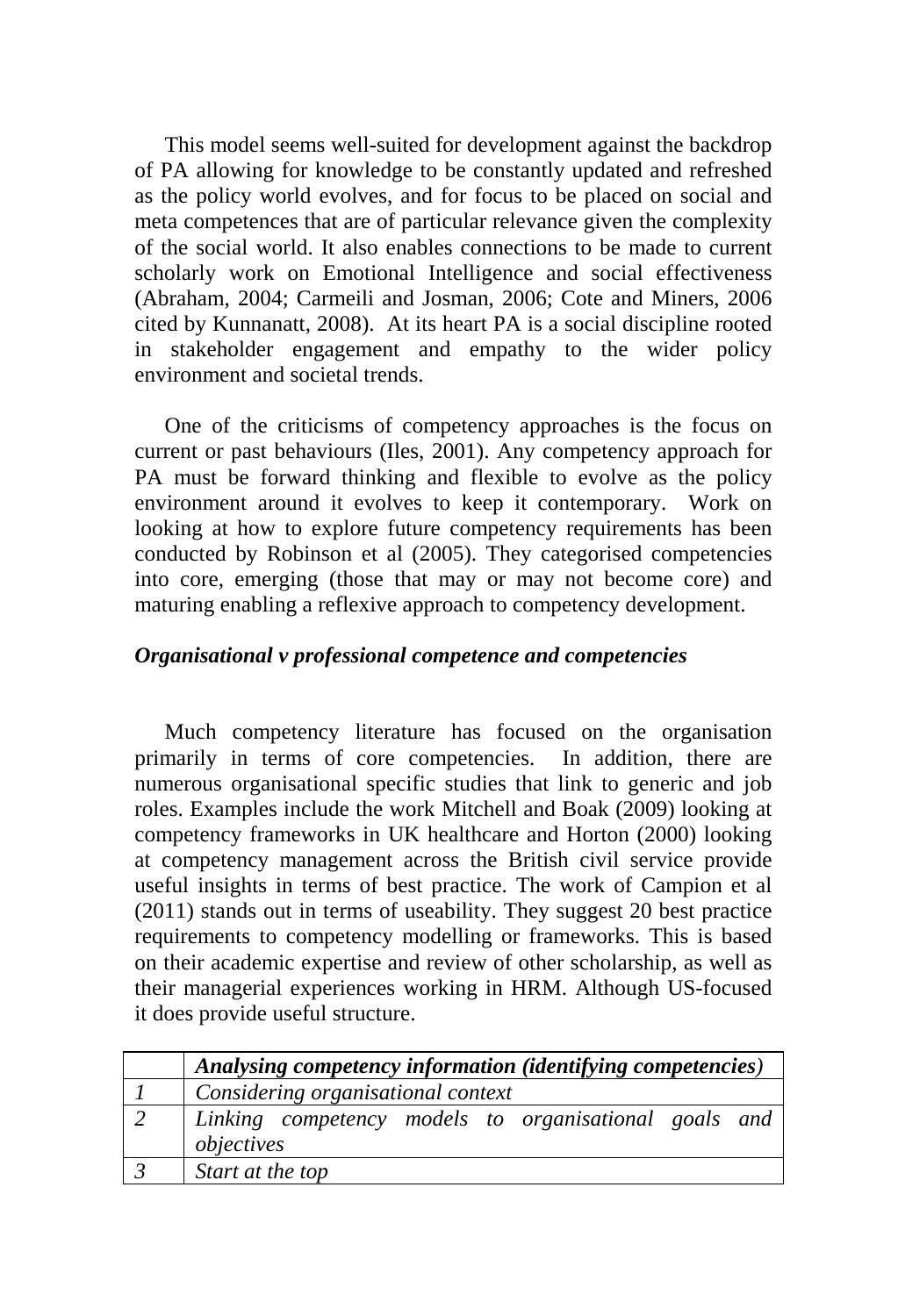*l*

| 4              | Using rigorous job analysis methods to develop competencies     |
|----------------|-----------------------------------------------------------------|
| $\overline{5}$ | Considering future-orientated job requirements                  |
| 6              | Using additional unique methods                                 |
|                | Organising and presenting competency information                |
| $\overline{7}$ | Defining the anatomy of a competency (the language of           |
|                | competency)                                                     |
| 8              | Defining levels of proficiency on competencies                  |
| 9              | Using organisational language                                   |
| 10             | Including both fundamental (cross-job) and technical (job-      |
|                | specific) competencies                                          |
| 11             | Using competency libraries                                      |
| 12             | Achieving the proper level of granularity (number of            |
|                | competencies and amount of detail)                              |
| 13             | Using diagrams, pictures and heuristics to communicate          |
|                | competency models to employees                                  |
|                | <b>Using competency information</b>                             |
| 14             | Using organisational development techniques to ensure           |
|                | competency modelling acceptance and use                         |
| 15             | Using competencies to develop HR systems (hiring, appraisal,    |
|                | promotion, compensation)                                        |
| 16             | Using competencies to align the HR system                       |
| 17             | Using competencies to develop a practical "theory" of effective |
|                | job performance tailored to the organisation                    |
| 18             | Using information technology to enhance the usability of        |
|                | competency models                                               |
| 19             | Maintaining the currency of competencies over time              |
| 20             | Using competency modelling for legal defensibility (eg test     |
|                | <i>validation</i> )                                             |

Table 5: Best Practices in Competency Modelling, Campion et al (2011: 230)

The tri-partite division of analysing, organising and using competency information is a useful one. It also links to the work of Soderquist (2009) who identified the critical role of job analyses and focusing on the usability of competencies.So there is depth in competency scholarship that could add real depth and practical value to discussions of PA.

*So where does that leave the vexed question of ethics?*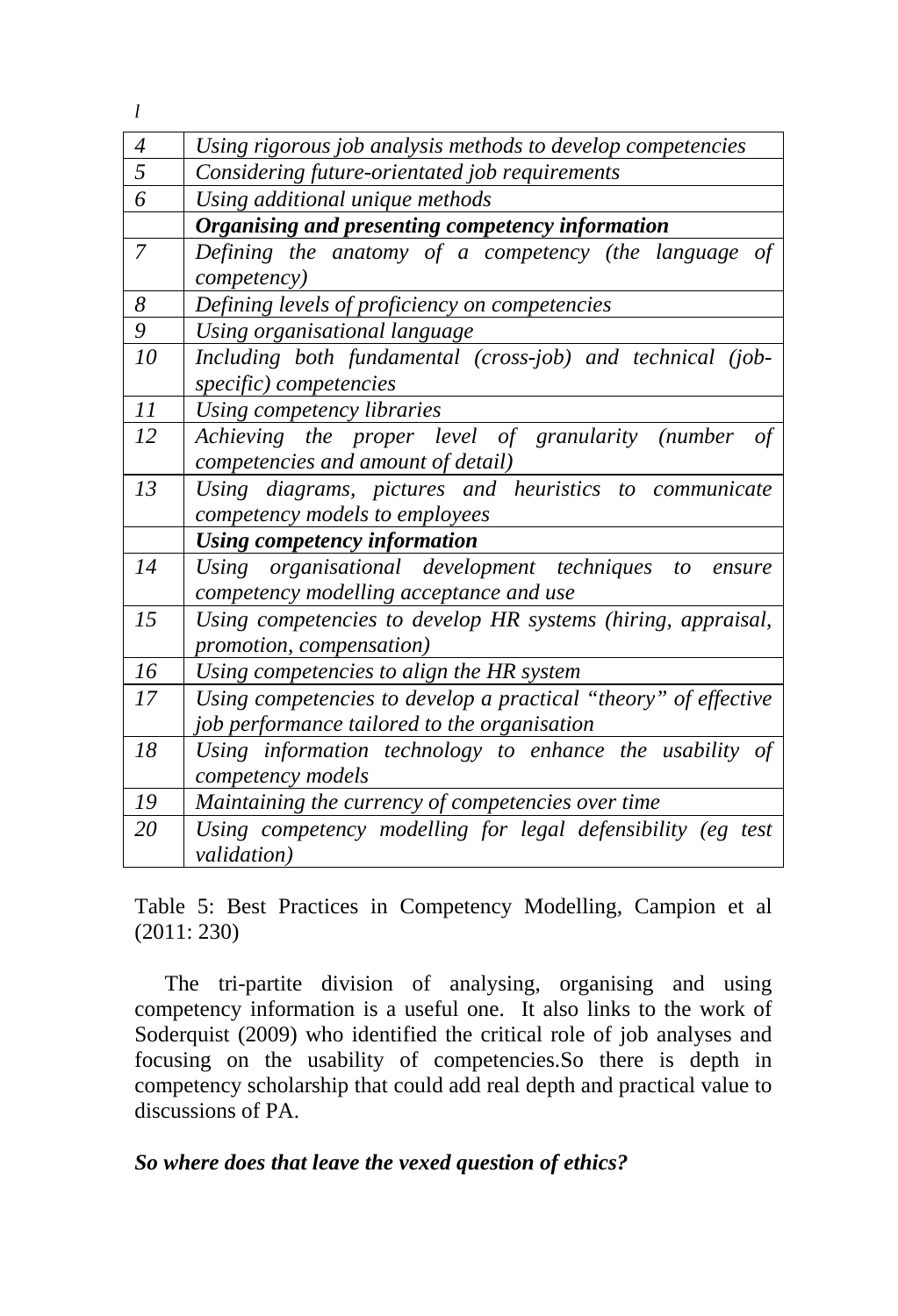The ethical dimension of lobbying is not as well developed as other aspects of PA scholarship (Berg, 2012). She suggests that political scientists have reflected on its legitimate uses as part of the democratic process but little attention has been paid to it by PR scholarship. One of the few to investigate this area is Edgett (2002) who suggests an ethical framework for advocacy arguing that advocacy is a central function of PR. Though PR scholars themselves are divided on whether advocacy is a legitimate function – advocacy in the sense is a form of persuasion that is seen as less excellent if one reflects on Grunig (1992) model of two-way symmetrical communication.

Scholars such as Fitzpatrick and Bronstein (2006) link persuasion to marketplace theory with all organisations being entitled to a voice and the truth will emerge. Others approach it from a rhetorical perspective (Heath, 2001) with persuasion as a communication tool grounded in demonstrating argument suggesting persuasion itself is not inherently good or bad but a necessity of human interaction. Though the logical conclusion here is that persuasion inevitably leads to discourse that is a symmetrical function.

But what is ethical? Ethics is a body of knowledge in its own right, but put simply it relates to a framework of decision-making that enables right and wrong to be reasoned allowing for consistent behaviour as suggested by Trevino and Nelson (2004). There are different ethical traditions which means there is no one approach but there are commonalities which link to ideas of honesty and minimising harm but above all it is about a clear and visible process.

Many scholars have explored the ethics of persuasion (Baker and Martinson, 2002;Edgett, 2002; Fawkes, 2007). Perloff (2010) suggests there are three viewpoints. Some argue it is immoral as the communicator is often asking somebody to do something that is not necessarily in the interest of the individual concerned. Others say it is moral suggesting that individuals can accept or reject messages. He argues for a third-way that is closer to the truth. Persuasion can be used for good or bad purposes with ethical and unethical intentions perhaps mirroring the earlier view of Heath (2001). Ethical theory can inform our actions but ultimately one should return to the view that you are more effective if you are honest. Ethical persuaders advance arguments forcefully but do not coerce, encourage debates and the dignity of those involved, individuals are free and autonomous so that people can take the most thoughtful decisions possible.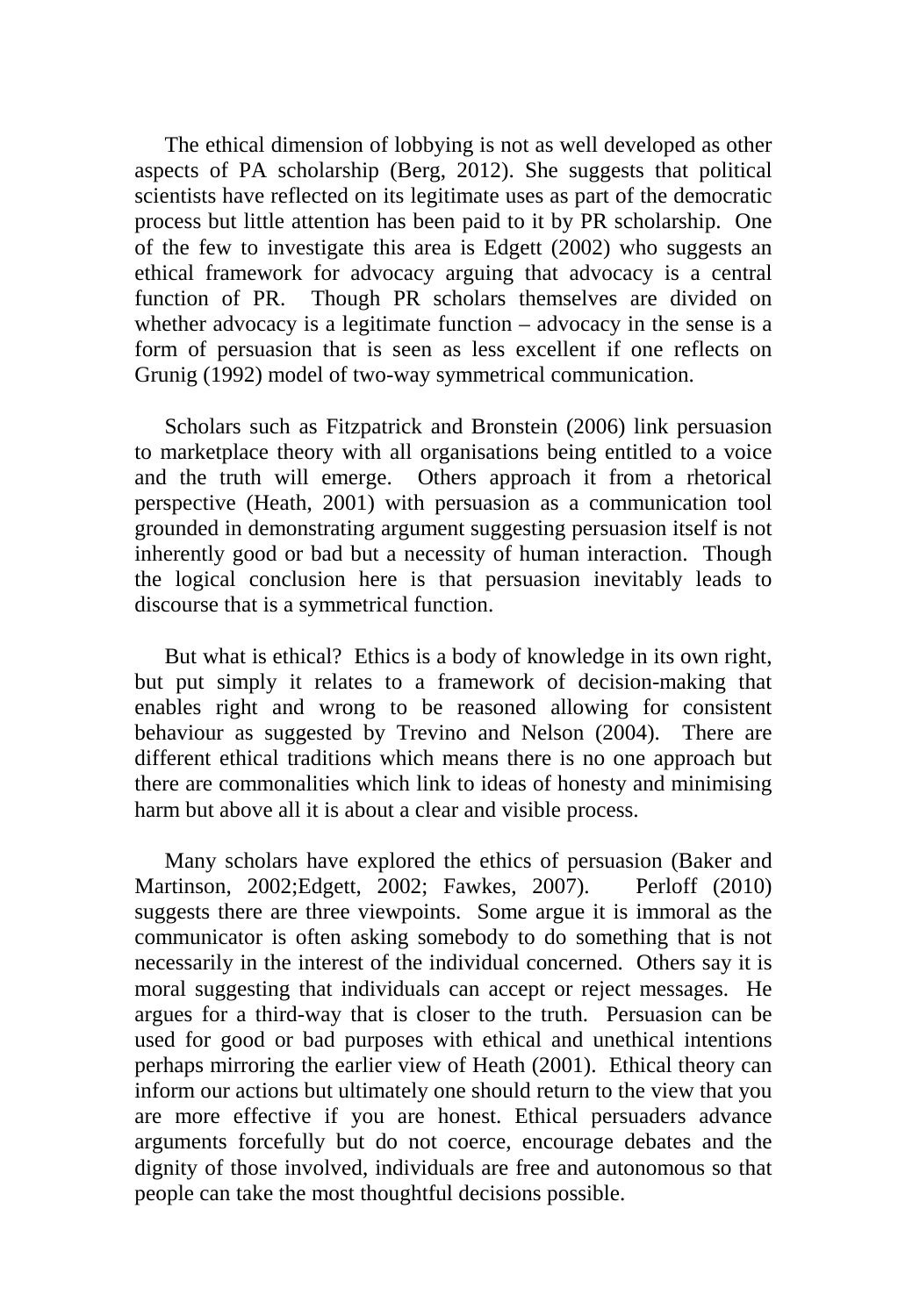Edgett (2002) taking the view that persuasion can be ethical and drawing on the traits of legal advocacy in the US has drawn up ten criteria for ethically desirable advocacy in PR.

| <b>Ethically</b> | desirable | <b>Definition</b>                                                                                                                                                                                                                                    |
|------------------|-----------|------------------------------------------------------------------------------------------------------------------------------------------------------------------------------------------------------------------------------------------------------|
| criterion        |           |                                                                                                                                                                                                                                                      |
| Evaluation       |           | Detached or objective evaluation of the<br><i>issue-client</i> organization<br>before<br>determining whether it merits PR<br>advocacy                                                                                                                |
| Priority         |           | Once the PR practitioner has assumed the<br>role of advocate, the interests of the client<br>or organization are value above those of<br>others involved in the public debate                                                                        |
| Sensitivity      |           | Balancing of client priority on the one<br>hand with social responsibility on the<br>other                                                                                                                                                           |
| Confidentiality  |           | Protection of the client's or organization<br>rights to confidentiality and secrecy on<br>matters for which secrets are morally<br>justified                                                                                                         |
| Veracity         |           | Full truthfulness in all matters; deception<br>or evasion can be considered morally<br>only under exceptional<br>acceptable<br>when<br>all<br>circumstances<br>truthful<br>possibilities have been ruled out; this<br><i>implies trustworthiness</i> |
| Reversibility    |           | the situation were reversed,<br>the<br>$H^-$<br>be<br>advocate-client-organisation would<br>satisfied that it had sufficient information<br>to make an informed decision                                                                             |
| Validity         |           | All communications on behalf of the client<br>or organization are defensible against<br>attacks on their validity                                                                                                                                    |
| Visibility       |           | identification<br>Clear<br>all<br>of<br>communications on behalf of the client or<br>organization as originating from that<br>source                                                                                                                 |
| Respect          |           | Regard for audiences as autonomous<br>individuals with rights to make informed                                                                                                                                                                       |

*l*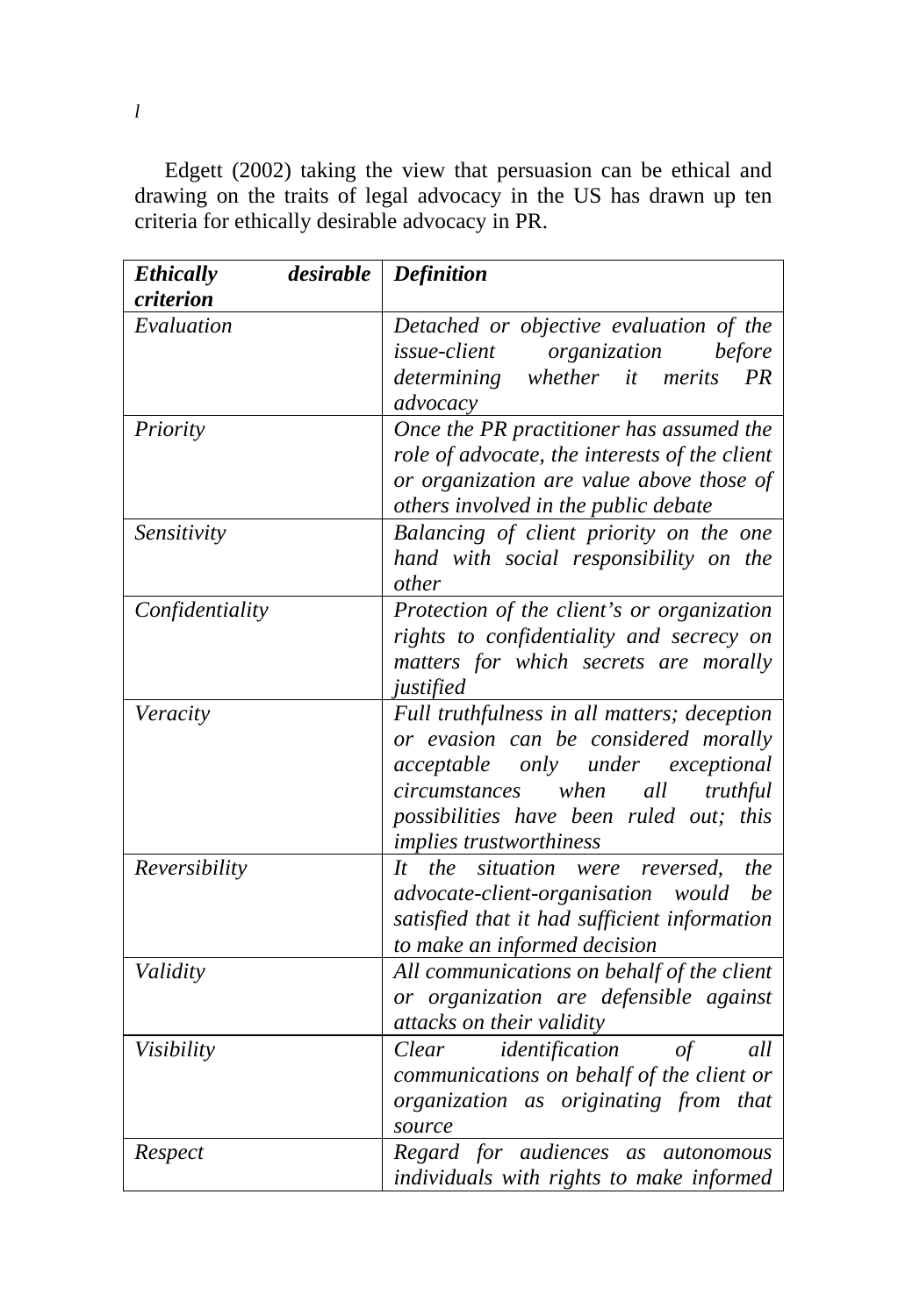|         | choices and to have informed<br>participation in decisions that affect<br>them; willingness to promote dialogue<br>over monologue                   |
|---------|-----------------------------------------------------------------------------------------------------------------------------------------------------|
| Consent | Communication on behalf of the client or<br>orgnanisation is carried out only under<br>conditions to which it can be assumed all<br>parties consent |

Table 6: 10 Criteria for Ethically Desirable Public Relations Advocacy (2002:20)

Taking this framework, Berg (2012) in a small scale US state study evaluated this framework specifically against lobbyists. Evidence of practice against these criteria clearly existed and suggested that lobbyists had a standard of norms with understood conditions of conduct. This seems to suggest that the further exploration of this framework in a wider context could prove useful and move it beyond a US focus. Yet in this paper there was no connection to the idea of competencies that could be a way of standardising these norms and embedding them in practice allowing for a clear decision making process as suggested by Trevino and Nelson (2004) which doesn't necessarily conflict with issues of confidentiality.

# *Knowledge, effectiveness and professionalism*

The discussion around a BoK, competencies and ethics is tied to the wider debate around professionalism. There is a significant body of literature here but whether defined from a philosophical (very defined framework such as Downie, 1990) or sociological (broad framework such as L'Etang, 2008), there is a necessity for defined specialised knowledge, collective responsibility (ethics and a sense of integrity) and importance of membership organisations. However, Windsor (2005) argues that PA is neither a unified discipline nor a profession as it can take many different forms depending on the cultural, political and organisational environment in which it operates. There is truth here but if one looks at professionalism as effectiveness then as Drucker (2006) states this is about doing the right things not just about doing things right and this links back to knowledge and competencies.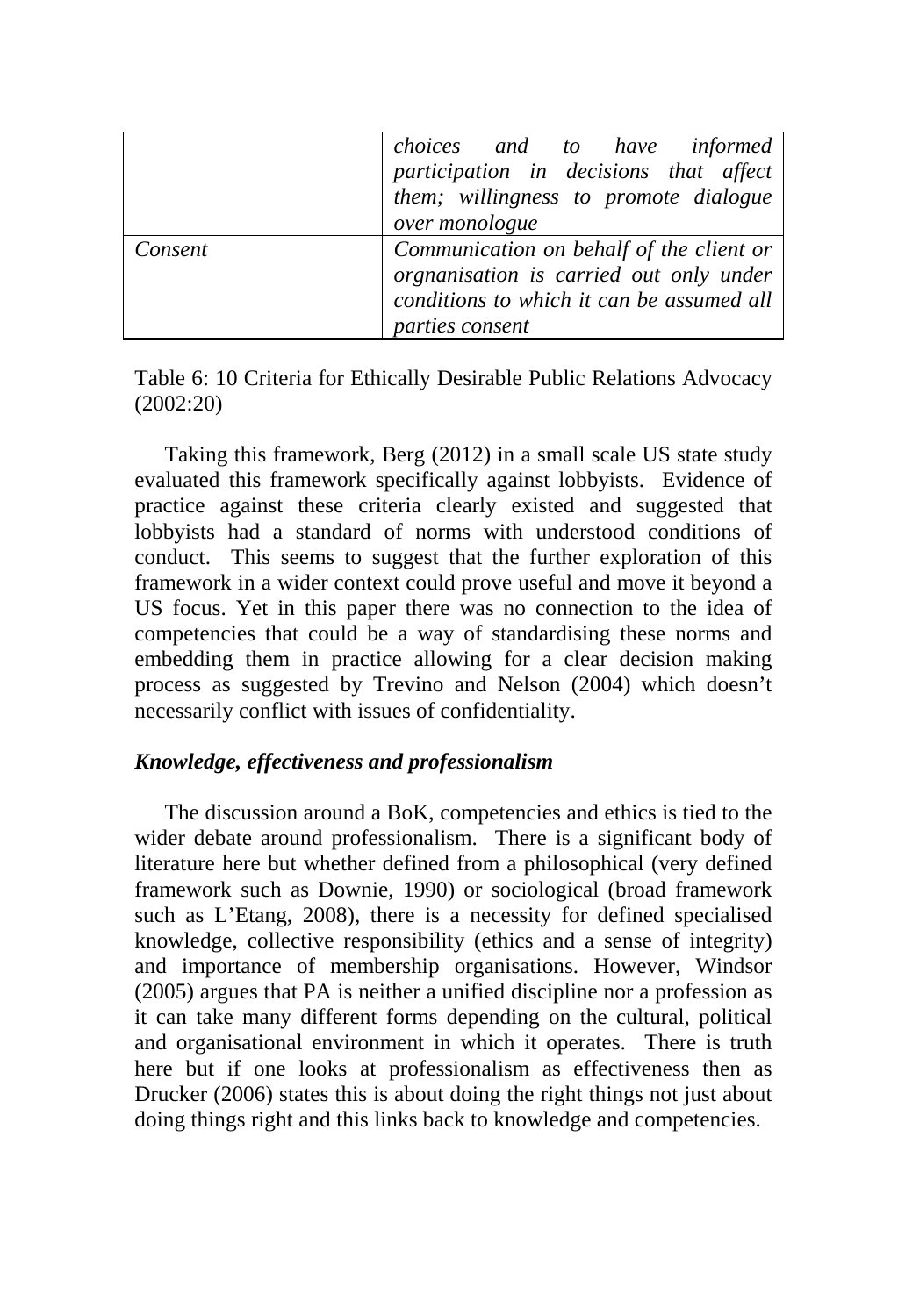But the concept of knowledge is relevant. There are two types of knowledge explicit and tacit (Nonaka 1994; Nonaka and Takeuchi, 1995). Explicit is objective and codified, whereas tacit is subjective, experiential and difficult to formalise. According to Greenhaigh et al (2004) tacit knowledge does not exist in written form, it is based on the expertise of the individual and the meaning of knowledge is dependent on its context and ability to share. In PA little explicit knowledge is codified – there are no standard rulebooks, agreed training and qualifications. Often it is argued it is the tacit knowledge – the years of experience that enable practitioners to know how policy is made and what works and the players involved in the decision. Yet scholars such as Cowan et al (2000) believe too much knowledge is suggested as tacit where in fact it can be codified. This suggests more of what PA does can be taught and specified.

#### *Literature Review Conclusion*

There is clear scope to bring fresh insights. Themes can be bundled into three broad areas:

- The opportunity to synthesize scholarship from HRM involving competencies and knowledge with PA and PR, ethics and advocacy to elucidate new concepts and ideas – a gap in the literature clearly exists.
- The potential for competencies to provide a practical and tangible mechanism to embed ethical behaviour into practice and the concept of competencies more broadly as a critical component in establishing professional identity and driving professionalism and effectiveness
- The real possibility that a PA schema can be created that reflects the core and interdisciplinary nature of practice linking conceptual and practical knowledge. There is clear evidence that a competency framework for PA can have granularity and detail by engaging with the richness of competency scholarship and best practice approaches. The challenge is ensuring this is dynamic able to reflect the changes in the social world in which it operates. Other challenges include the integration of short-term (lobbying) and longer-term (relationship) building activities.

# **Methodology**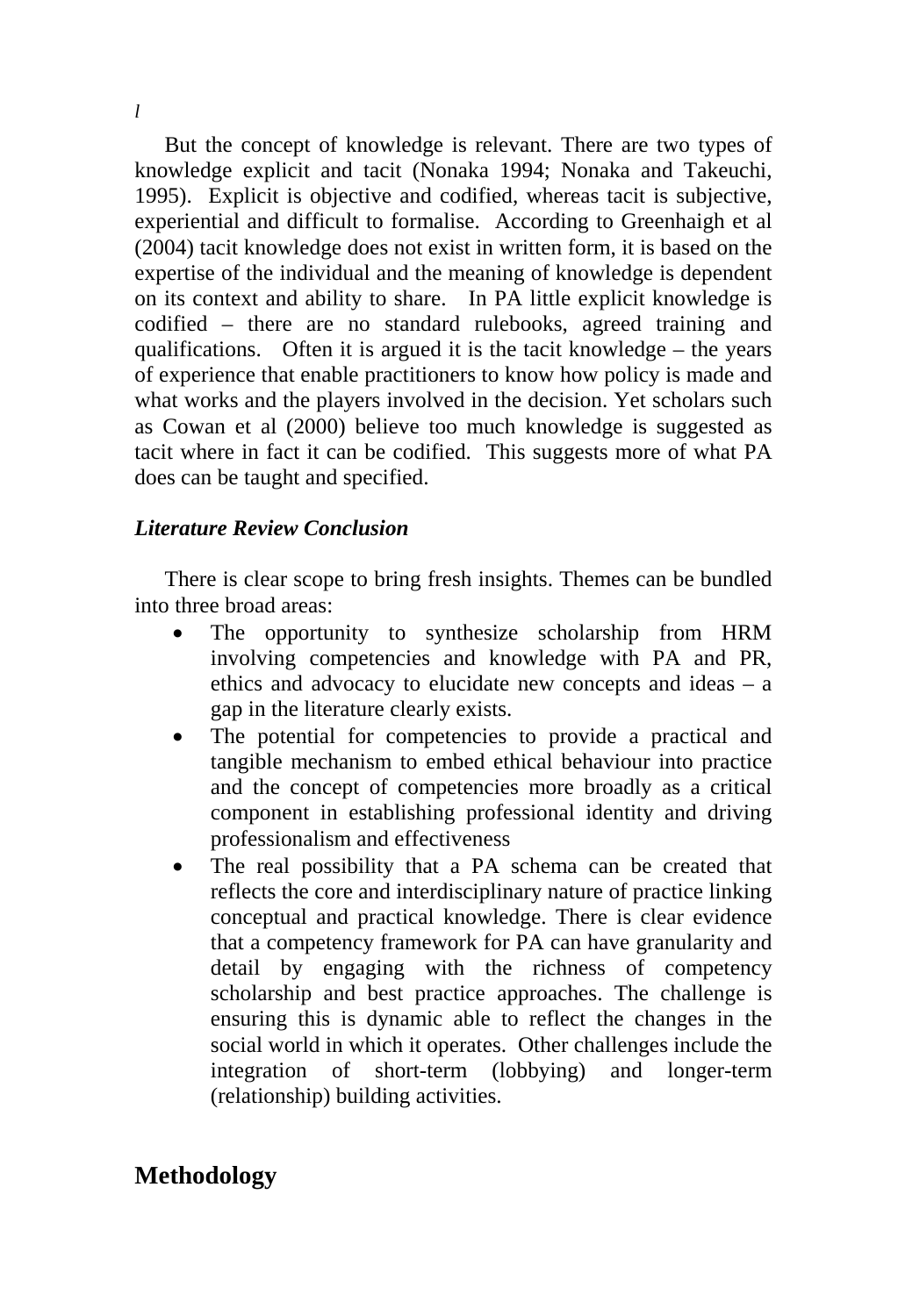#### *Research Philosophy*

This research is in the tradition of interpretivism in part to reflect the complexity of work itself as suggested by Garavan and McGuire (2001) but also to reflect the complexity of the policy environment where definitive laws and generalisations may be difficult and where a true understanding requires greater insights into human interaction.

The pilot study consists of six in-depth semi-structured interviews and content analysis of competency frameworks of four diverse bodies to provide a benchmark. This feeds into a full study involving 32 indepth interviews with practitioners and policy makers and a quasiethnographic study. This involves spending two weeks observing practitioners one week with an in-house team and the other with agency team to draw out comparisons. The incorporation of ethnography builds on the suggestion of Everett and Johnson (2012) that such an approach is imperative to deepen understanding of PR generally.

This is being complimented by the use of deductive techniques. As outlined by Tashakkori and Teddie (2003) multiple methods can be useful if they provide better opportunities to answer the research question. So it falls more into a post-positivist approach where knowledge must be subject to wide critical examination to help expose the reality as closely as possible (Guba and Lincoln, 1994). Therefore the full study will include a survey of PA practitioners to test themes emerging from the initial inductive stage and apply structural equation modelling to help elucidate fully the connections between knowledge, competency and practice.

From a post-positivist position, the philosophical concept of critical realism (Bhaskar, 1998) has value for this research as it focuses on the social world of human interaction. As suggested by Kilduff et al (2011) there are unobservable forces and structures at work that exist independently of the mind but are real and are best investigated through observation rather than by quantitative methods. Often these structures encompass aspects of power and the new knowledge produced often challenges existing power structures in society, industry and government. This reinforces the need to include some aspects of ethnographic study to get inside contemporary practice. This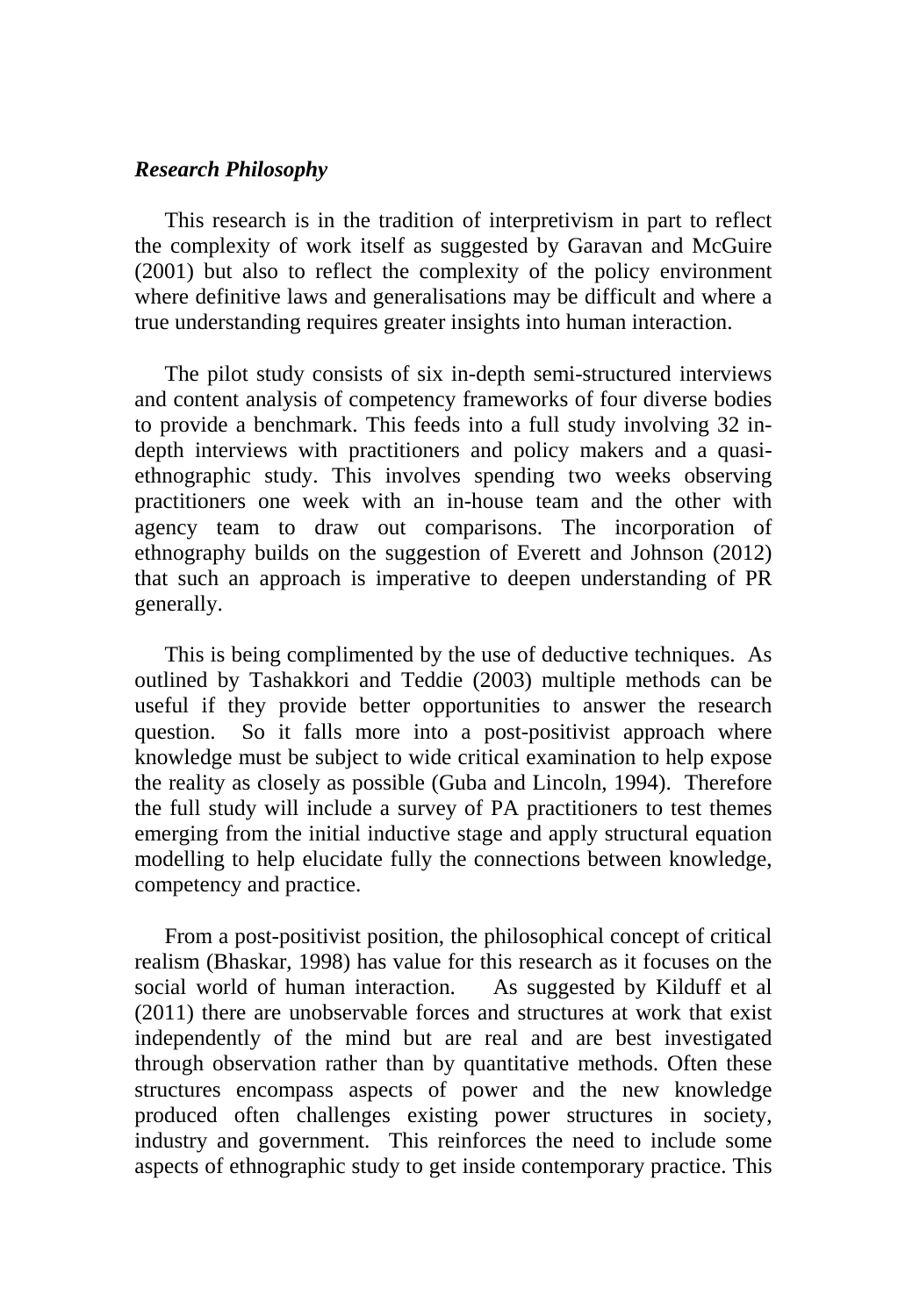study sits in the heart of power structures of influence and advocacy perhaps challenging aspects of contemporary PA practice.

#### *Research Methods – Pilot Study: Mapping Competency Frameworks*

Practical insights were gained from analysing existing competency frameworks. Four frameworks were chosen and analysed against Campion et al's (2011) best practice approach and competency scholarship generally. Of relevance is the new Government Communication Professional Competency Framework (April 2013) that although places communications in the context of the UK civil service, it does draw out specific functional and behaviour competencies necessary for effective communication practice. The diverse professional bodes of the Institute of Civil Engineers, the Royal Pharmaceutical Association and the ACCA were also chosen to provide contrasting application.

#### *Research Methods – Pilot Study: Enquiry through interviews*

The first part of this study falls firmly into an exploratory approach finding out "what is happening; to seek new insights; to ask questions and to assess phenomena in a new light" (Robson, 2002:59). Six indepth semi-structured interviews took place. Five with practitioners followed a convenience sampling approach and one with Nick Helsby who commissioned the Watson Helsby report. This helped to clarify the research approach of the final study, issues affecting practice and garnered insights into how the value of competencies is being integrated and used in practice. Interviews were analysed using a thematic approach drawing on the work of Attride-Stirling (2001).

#### *Validity, Reliability and Limitations*

This is a small-scale pilot study using qualitative techniques that are subjective. The limitations relate to its scope  $-$  a UK focus. Once the final study is complete a more accurate picture can be obtained. Further studies in different cultural and political settings also needs to be encouraged and perhaps longitudinal studies developed to look at the longer-term impact of whether a competency approach can lead to improved practice.

#### **Findings and Discussion**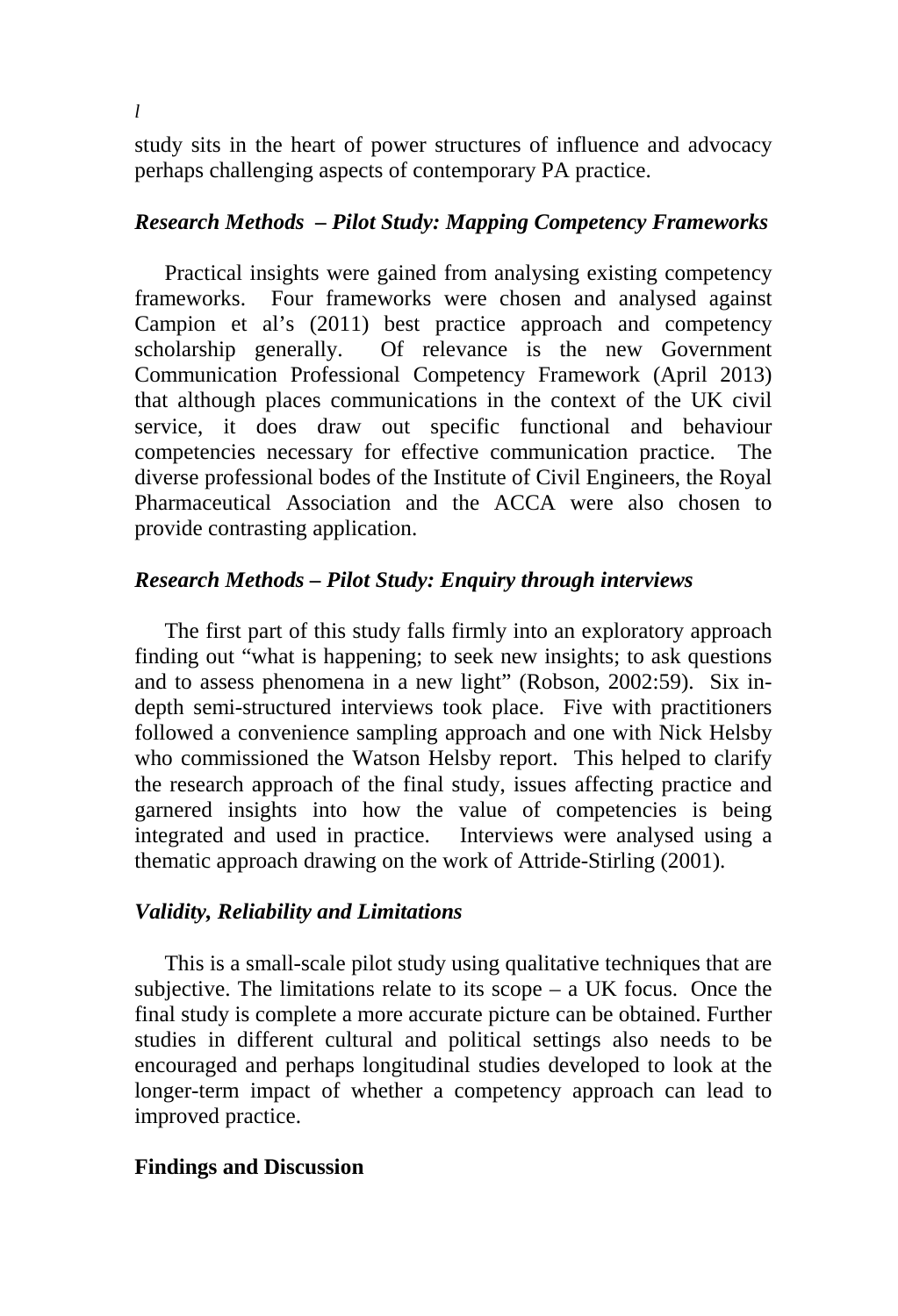The section below outlines key themes emerging from interviews and learning points from an early analysis of competency frameworks from professional bodies.

#### *A split in practice*

A view that there is a split in practice between the desire to have more theoretical underpinning v those stuck in the same tactical approach

"There is a desire for PA to reach a state of maturity but PA practitioners fall into two camps – those that fall into the category of narcissism (self-admiration and belief) and those that want to approach practice with more academic context and professionalism" (Interviewee 1).

He went on to add that there are those that just see PA as a "craft" function and it is difficult to unify the different sides. Some suggested there could be an age perspective here with older practitioners groomed in an age when PA was embryonic and perhaps more narrow, whereas now it is a maturing practice integrated into the organisation and communications more generally.

Some felt practitioners would be interested to know more about the roots of their practice "the social context and theoretical framework …how PA meets the need of society and the solid basis for it" (Interviewee 2)

#### *Key to effectiveness is behaviours*

A belief that some of what PA does can be taught (some functional skills/competence) but key to effectiveness are personal attributes (behaviours/competency)

Practitioners interviewed were of the belief that more of what they do can be explicitly codified and taught but that the real skill of a PA practitioner lay in the ability to read situations and people that required a degree of emotional intelligence and maturity.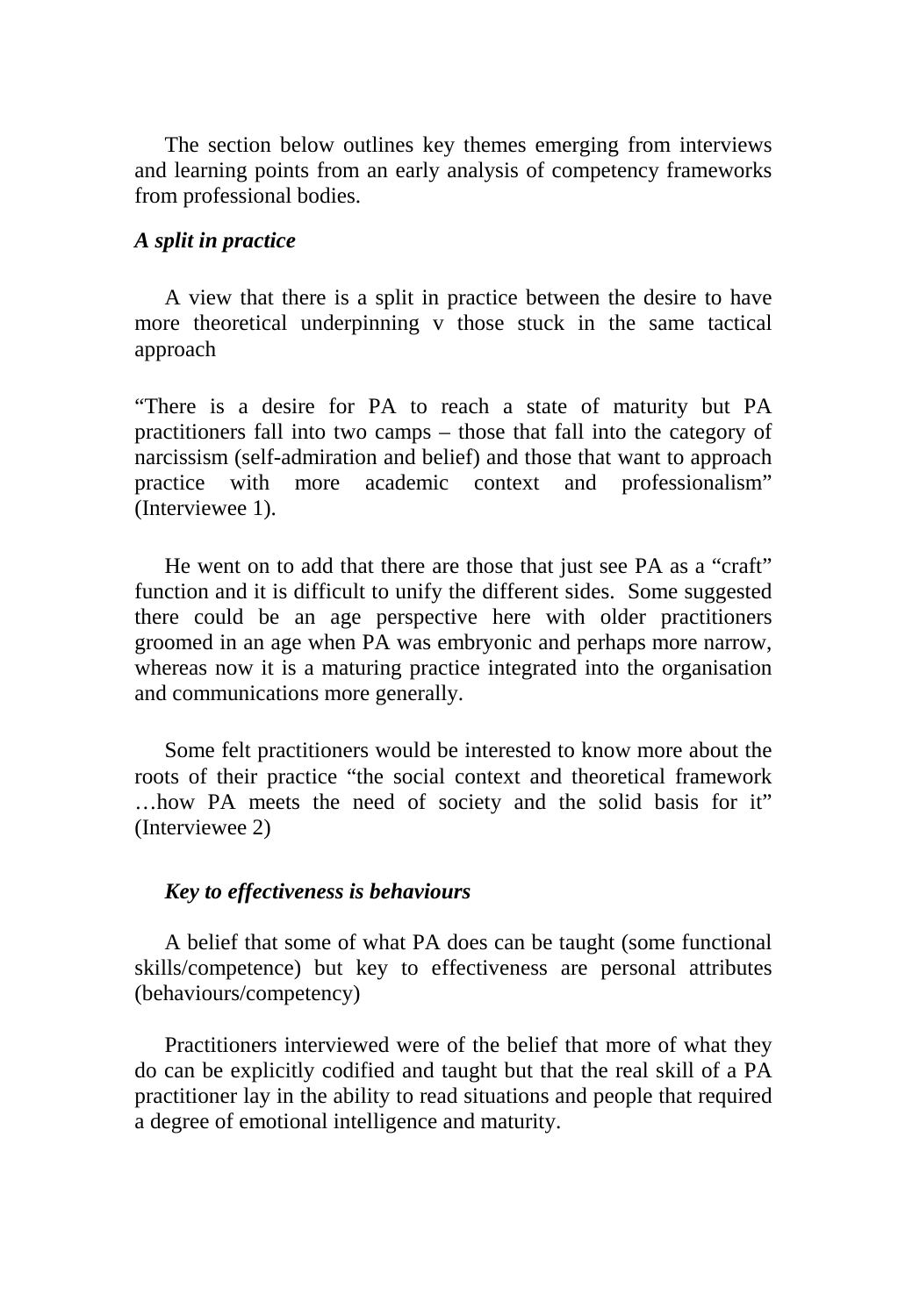Interviewee 1 in particular stressed the importance of emotional intelligence in respect of showing empathy and knowing "when to push on an argument and when to stop". The importance of certain types of behaviours necessary to do the PA role came across strongly.

# *Issues still persist around knowledge transfer and the "intellectual" capital of the PA function*

Although the issue of emotional intelligence came up in all interviews, one practitioner in particular felt that knowledge is never truly transferred or shared in PA practice and perhaps can never be.

"PA knowledge is the insight and analysis that is the asset value of a good PA professional that are sold to their clients" (Interviewee 5), however this practitioner did admit that PA does have many theoretical and practical processes that are open and transparent and can be shared as they evolve through PA industry training and networks.

# *Affirmed difference between body of knowledge and practical "models and theory" that can be applied in daily practice*

Some confusion over what was meant by body of knowledge, but when probed many practitioners talked of PA being linked to politics, economics, marketing, psychology, decision-making, behaviours, relationships, society. General feeling that PA needed some sort of knowledge base or "canon" – a term used by Interviewee 5

# *Idea of competencies appeared to resonate with all practitioners as did the idea of competencies being linked to professional practice*

"they help break down the smoke and mirrors or mystery of early PA which relied heavily on address books and contacts (they can) demonstrate key skills and expertise as a marketing/PR discipline in its own right" (Interviewee 5)

Areas identified included reputation and relationships, engaging others in discussion and dialogue, persuasion and influence. Ability to write well, plan, good inter-personal skills and to think strategically were others that have common resonance.

Critical skill base involves "understanding of political system and policy development" according to Interviewee 2. This came up with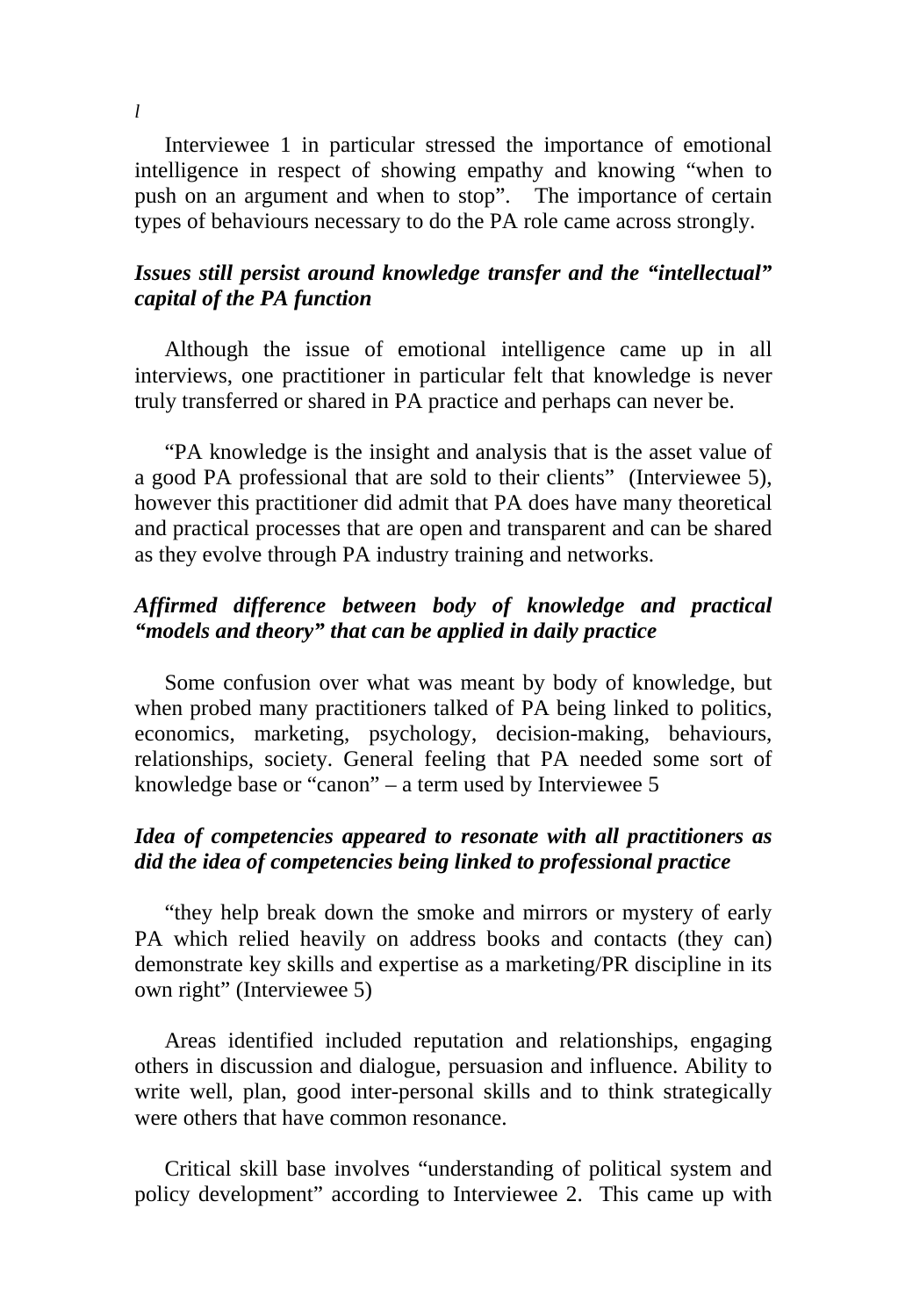all interviewees but there was general agreement that some of this could be taught though experience within the political system itself would be beneficial.

# *Key competence is business acumen and to connect policy environment to organisational return on investment and business goals*

This point was stressed in particular by Nick Helsby who recruits into senior PA roles but other practitioners too felt the importance of being able to connect PA fully to the business.

For some practitioners this meant being able to discuss issues of reputational risk and brand enhancement. As interviewee 5 stated "[also of importance] is brand awareness and audience segmentation – understanding the organisation or consumer groups being represented or impacting on decision-makers"

Others saw the importance of being able to convince senior management of the relevance of PA "we need to be transformational inside the organisation" (Interviewee 1)

# *Ideas around competence (skills) clearly link to PA being interdisciplinary*

Practitioners frequently referenced the need to understand business, media and digital communications, along with the traditional views of networking and negotiation. No practitioner mentioned their organisation having specific PA competencies, though some referenced almost in passing wider organisational competency frameworks.

# *From Competency framework analysis*

What is striking from looking at the four frameworks is that they all fail to reference any body of knowledge associated with that profession/occupation and none used any thinking from scholarship from scholars such as Soderquist et al (2009) and Le Deist and Winterton (2005). Key points for reflection:

Little reference to the organisational context in which the professional frameworks would be used (links to issues around how individual/practice competencies can connect to the idea of core competencies which relate to the organisation)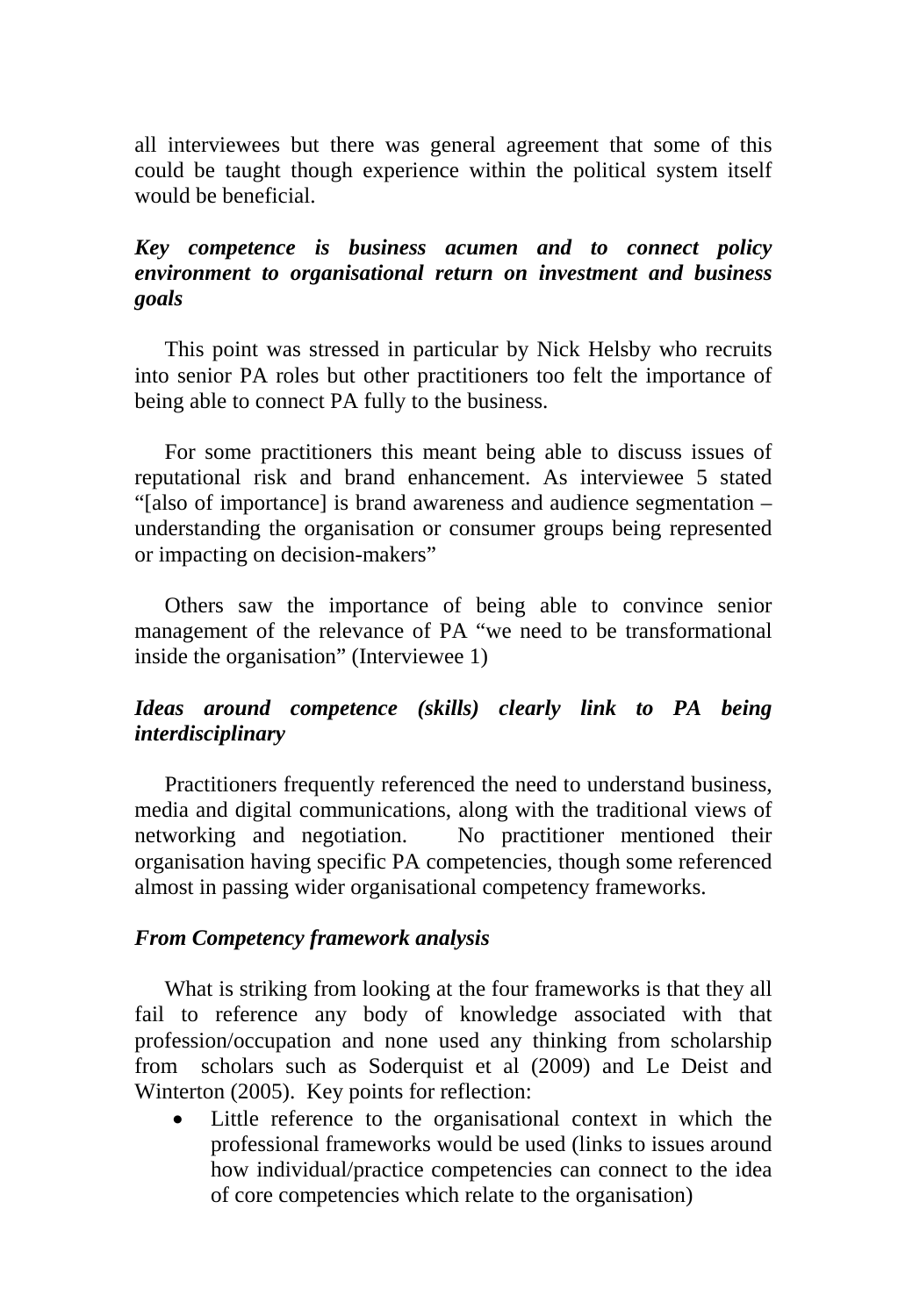All organise and present competency information differently but all identify competency areas that contain more detailed information than lists

*l*

- They all identify different levels of competency relating to stages of a career – some with more detail than others perhaps reflecting some of the debate around entry level and management
- Only one provided very detailed information linked to practical examples of the competence in action which added extra detail and granularity enabling the terminology to be made real
- ICE provided the most detail in terms of three core areas (contextual, practice and behaviour) which was the framework which came the closest to linking competence, competency and some form of body of knowledge rather than practical "doing" knowledge which falls more broadly into skills
- All stated purpose of the framework was recruitment, performance management, training needs, personal development with only one adding a reference to linking to curriculum
- Only two looked at how to acquire relevant competencies through specified training and qualifications which seemed surprising
- Two had created online self-assessment tools to help practitioners identify skills gaps

From a practical perspective, there are useful competency frameworks available from which to draw inspiration but none demonstrate fully the best practice approaches as suggested by Campion et al (2011) and integrate the sophistication articulated by competency scholars such as Delamare Le Deist and Winterton, 2005; Soderquist et al 2009) that allow a real exploration across dimensions such as values (ethics), functional (skills), personal (behaviours) and the cognitive (knowledge).

Given the work already started by PA scholars such as Fleisher (2007) and PR scholars (Gregory, 2008; Oughton, 2004; Sha 2011) there is scope to build a PA schema that provides depth reflecting skills and behaviours but also allows the connection to the underpinning conceptual knowledge and practical theory for effective practice. This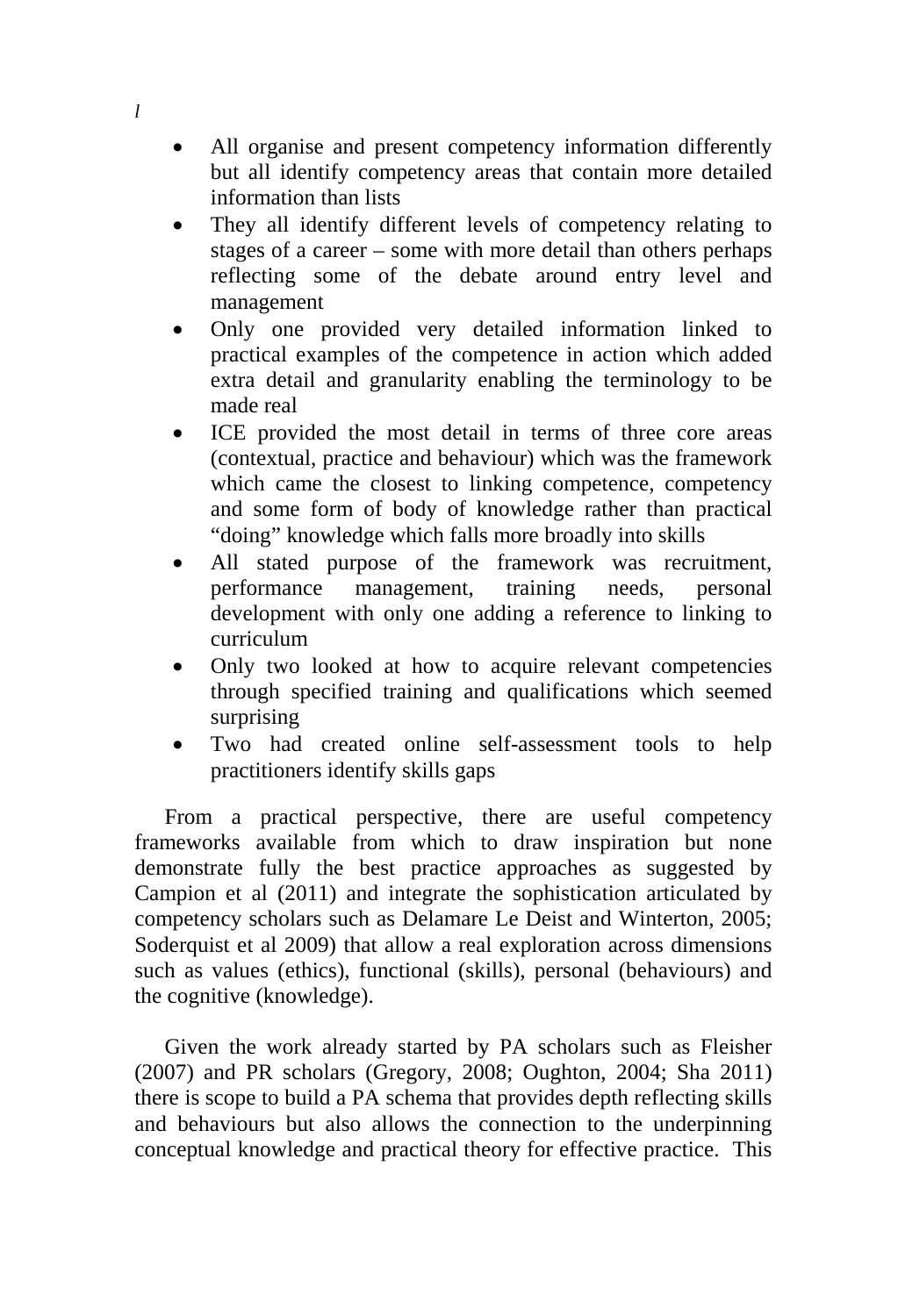could integrate the PA BoK reflections from scholars such as Toth (2006).

Indications from interviews reveal an appetite for improved understanding of a PA knowledge base including the concept of explicit knowledge (Nonaka and Takeuchi, 1995) and codification (Cowan et al, 2004) as part of the maturing of practice. This connects to scholarship around professionalism (Downie, 1990; Fleisher, 2007; L'Etang, 2008) and the role of knowledge and skills in training and development. The concept of emotional intelligence clearly emerged as a key attribute supporting the ideas of Kunnanatt (2008) around social effectiveness and Delamare Le Deist and Winterton (2005) on social competence. An ability to delve deeper into this idea is appealing as it links directly to issues of what is right and wrong, ethics, responsibility and trust. This is reinforced by the desire to understand how PA sits in a wider societal context Ethics is grounded in decision making about right and wrong (Trevino and Nelson, 2004) and this process can be embedded into a competency framework if that framework is sufficiently detailed and evidenced.

A desire to understand the conceptual basis of PA is apparent demonstrating its role in supporting society as purported by Fitzpatrick and Bronstein (2008) using it as a way to restore trust in the profession and that advocacy is a force for good.

The role of competencies resonated with practitioners as a way of being able to demonstrate the variety of skills necessary for the job and those referenced are in line with what is emerging from scholarship (Toth, 2006; Oberman, 2008 and McGrath et al, 2010) and recent practitioner surveys but there is tension here. Agency practitioners were concerned about the intellectual capital of PA being too widely available as this is what is sold, but in-house practitioners were less concerned. They saw this being an asset to demonstrate their value inside the organisation. This reflects the view of Windsor (2005) who argues that PA is not a unified discipline. There are different perspectives and a PA schema will need to incorporate this in particular the differences between agency and organizational PA activity. In may also reflect issues around PA operating in different business sectors.

Also the ideas of competencies cited such as dialogue, discussion, media, relationships, brand, persuasion, negotiation all embody both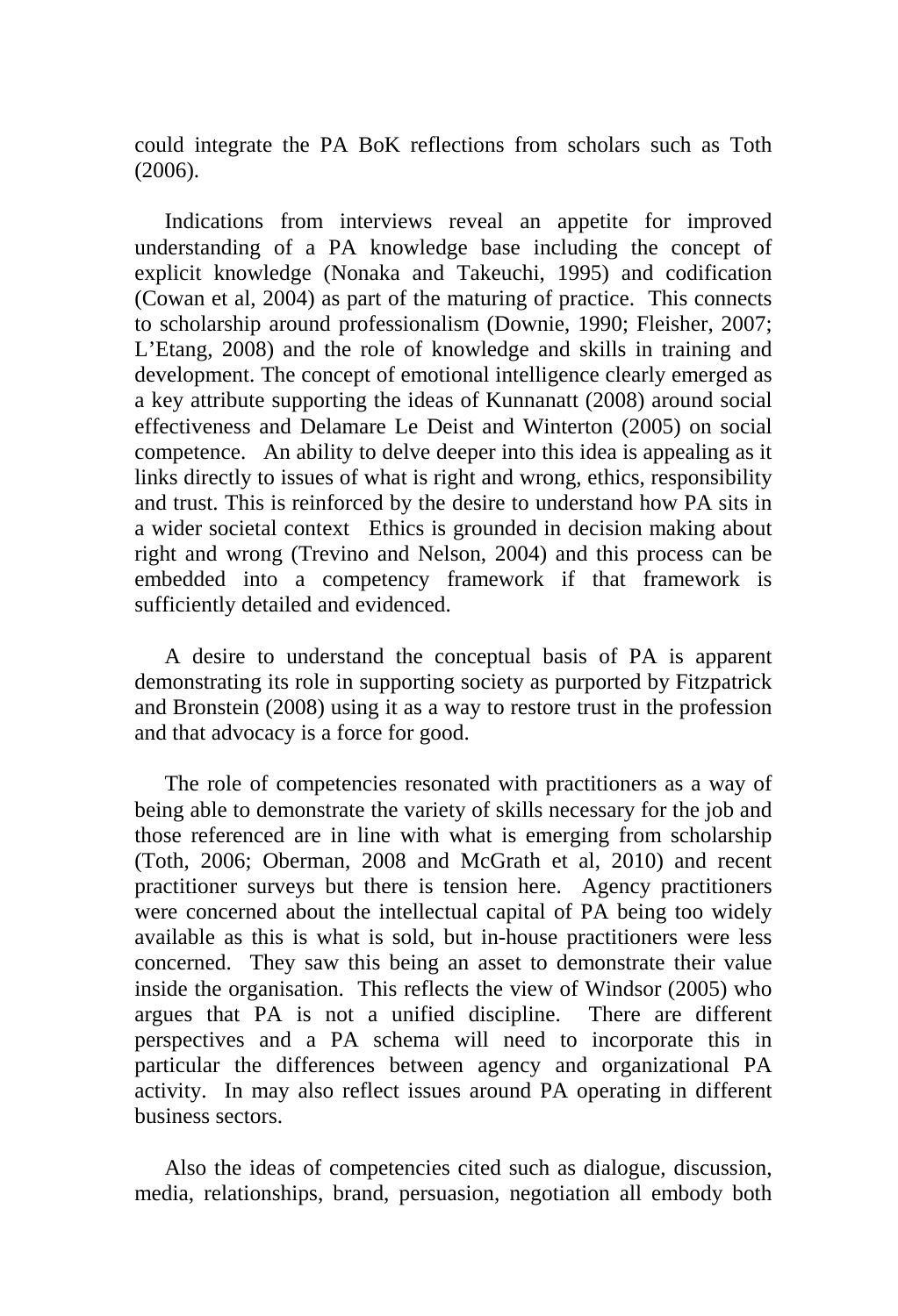theoretical paradigms, as well as having best practice approaches for delivery. This mirrors practice what Meznar (2002) sees in scholarship in terms of a lack of coherence, consensus and often perhaps conflict. There is an opportunity here to bring clarity.

# **Conclusion**

The pilot study has enabled the research to progress into its full exploratory stage. The research when completed will provide conceptual and practical value by establishing a body of knowledge and competency framework that is at the heart of debates around PA professionalism and ethics. It can be used by PA practice for educational, training and development purposes and has the scope to be integrated into wider organisational competency frameworks. It potentially addresses issues around PA transparency and the poor regard in which PA is often held. An improved understanding of practice could link directly to how future regulation may evolve.

In terms of originality, the study aims to fill the research gap between PA and competency scholarship that includes an ethical dimension. At the same time, most research into PA is North American focused. This paper adds value by looking at a UK and more broadly European perspective allowing for comparisons and shared learning.

# **Bibliography**

- Attride-Stirling, J., (2001). Thematic networks: an analytic tool for qualitative research. *Qualitative Research*, 1 (3) 385-405
- Baker, S., and Martinson, D. L (2002). Out of the red light district five principles for ethically proactive public relations. *Public Relations Quarterly*, 47 (30, 15
- Berg, K., (2012). The Ethics of Lobbying: Testing an Ethical Framework for Advocacy in Public Relations. *Journal of Mass Media Ethics*, 27, 97-114
- Berger, B. K. (2001). Private issues and public policy: Locating the corporate agenda in agenda-setting theory. *Journal of Public Relations Research*, 13 (1) 91-126
- Bhaskar, R., (1989). *Reclaiming Reality: A critical Introduction to Contemporary Philosophy*, London, Verso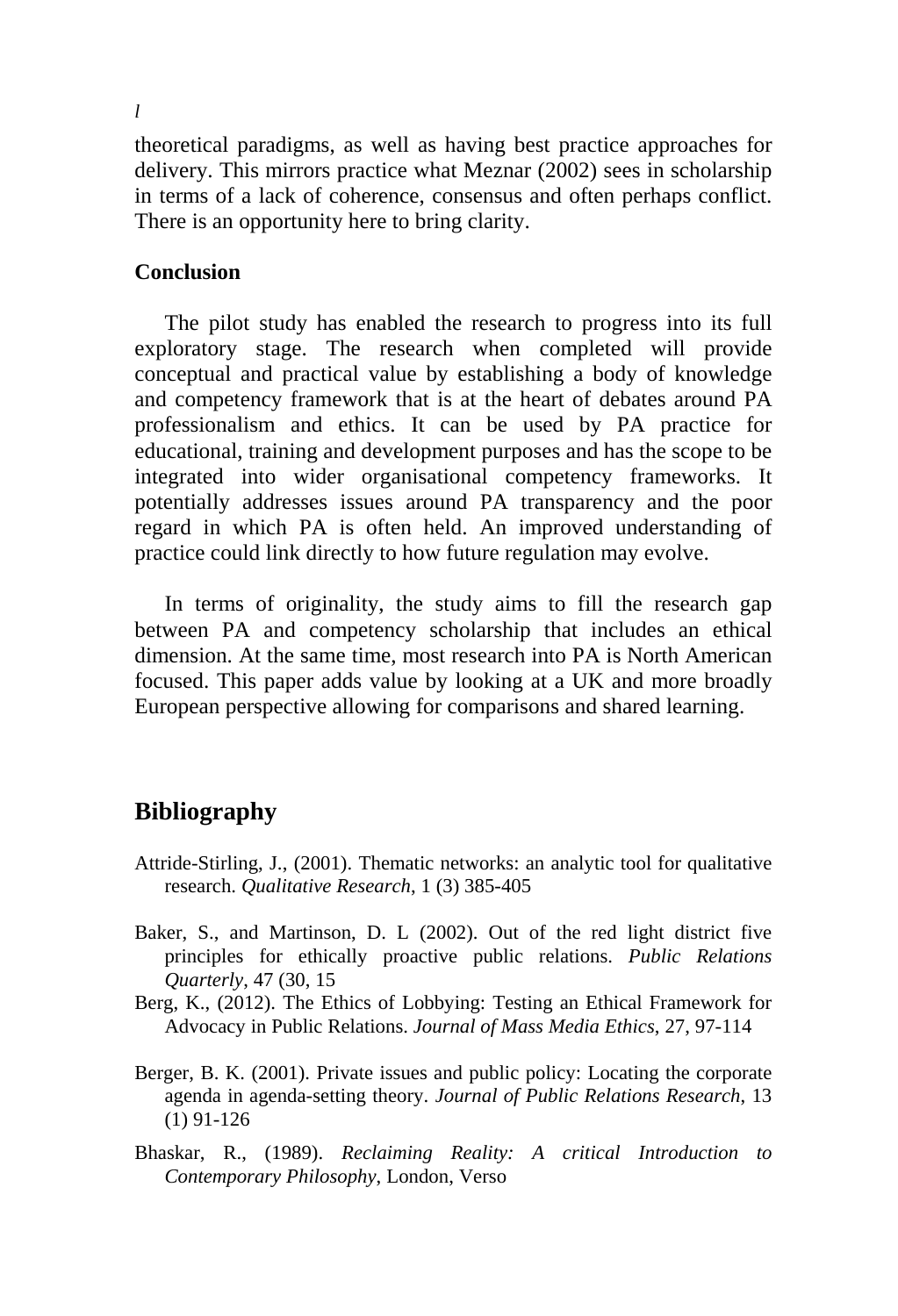- Boak, M., (2001). Characteristics of effective competency frameworks, in N. Rankin (ed), The IRS Handbook on Competencies, IRS, Lexis Nexis, Sutton 55-63
- Boddewyn, J., (2012). Beyond The Evolving Discipline of Public Affairs, *Journal of Public Affairs*, 12 (1) 98-104
- Boyatzis, R. E., (1982), *The Competent Manager*, Wiley, New York
- Campion, M., Fink, A., Ruggerberg, B., Carr, L., Phillips, G., and Odman, R., (2011). Doing Competencies Well: Best Practices in Competency Modelling, *Personnel Psychology*, 64, 225-262
- Castells, M., (2000). *The Rise of the Network Society*. 2nd edition. Wiley-Blackwell
- Castells, M. (2013). *Communication Power*. OUP
- Cheetham, G., and Chivers, G. (1998). The reflective (and competent) practitioner: a model of professional competence which seeks to harmonise the reflective practitioner and competence-based approaches. *Journal of European Industrial Training*, 22 (7) 267-276
- Cowan, R., David, P., and Foray, D., (2000). The Explicit Economics of knowledge codification and tacitness. *Industrial and Corporate Change*, *9*  (2) 211-253
- Dahan, N., (2009). The Four Ps of corporate political activity: a framework for environmental analysis and corporate action. *Journal of Public Affairs*, 9 (2) 111-123
- De Lange R., and Linders, P. (2006). Public Affairs as reality construction: an established paradigm with new implications*. Journal of Public Affairs*, 6 131-146
- Delamere Le Deist, F., and Winterton, J., (2005), What is competence? *Human Resource International,* 8 (1) 27-46
- *Downie, R., S., (1990). Professions and Professionalism, Journal of Philosophy of Education, 24 (2) 147-159*
- Drucker, P., E. (2006). The Effective Executive: The definitive guide to getting the right things done. Harper Business
- ECOPSI, European Communication Professional Skills and Innovation Programme, Work Package 4 – ECOPSI Benchmarking Preliminary Report (April 2012)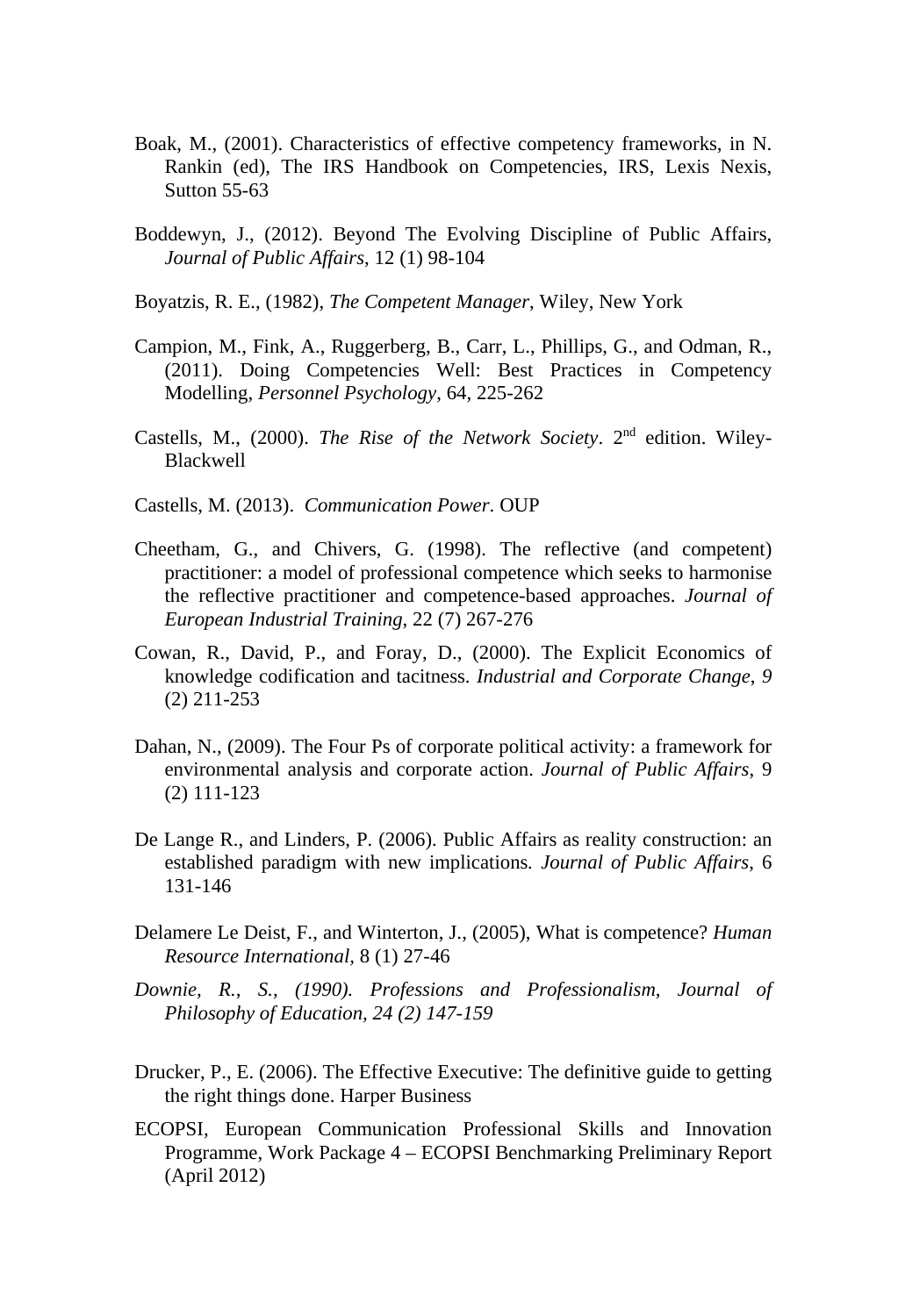- Edgett, R., (2002). Toward an ethical framework for advocacy in public relations. *Journal of Public Relations Research*, 14 (1) 1-26
- Everett, J., and Johnston, K., (2012). Toward an ethnographic imperative in public relations research. *Public Relations Review*, 38, 522-528
- Fawkes, J., (2007). Public relations models and persuasion ethics: a new approach. *Journal of Communication Management,* 11 (4) 313-331
- Fitzpatrick, K., and Bronstein, C., (2006). *Ethics in public relations: Responsible advocacy*. New York, NY: Sage

Fleisher, C., (2002). The evolving profile, qualifications and roles of the senior public affairs officer, *Journal of Public Affairs*, 2 (2) 90-94

Fleisher, C.,(2007). Developing the public affairs body of knowledge, *Journal of Public Affairs*, 7 281-290

Garavan, T., and McGuire, D. (2001). Competencies and workplace learning: some reflections on the rhetoric and the reality. *Journal of Workplace Learning*, 13 (4) 144-164

- Getz, K., (2001). Public Affairs and political strategy: Theoretical foundations. *Journal of Public Affairs*, 1 (4) and 2 (1) 305-326
- Gregory, A (2008*),* Competencies of senior communication practitioners in the UK: An initial study*, Public Relations Review, 34, 215-223*
- Greenhaigh, T., Kyriakidou, O., Macfarlane, F., and Peacock, R., (2004) How to spread good ideas: A systematic review of the literature on diffusion, dissemination and sustainability of innovations in health service delivery and organisation. A report for the National Co-ordinating Centre for NHS Service Delivery and Organisation R & D (April 2004).
- Griffin, J. (2005). The Empirical Study of Public Affairs: a Review and Synthesis. In P. Harris and C. J. Fleisher (eds), *The Handbook of Public Affairs*. London:Sage (2005: 458-480)
- Grunig, J. E., (1992). Communicaation, public relations and effective organisations: An overview of the book. In J. E Grunig (ed). *Excellence in public relations and communication management* (1-28). Hillsdale, NJ: Lawrence Erlbaum Associates
- Grunig, J. E., and Jaatinen, M. (1998), Strategic symmetrical public relations in government: From pluralism to societal corporatism. In D. Vercic, J.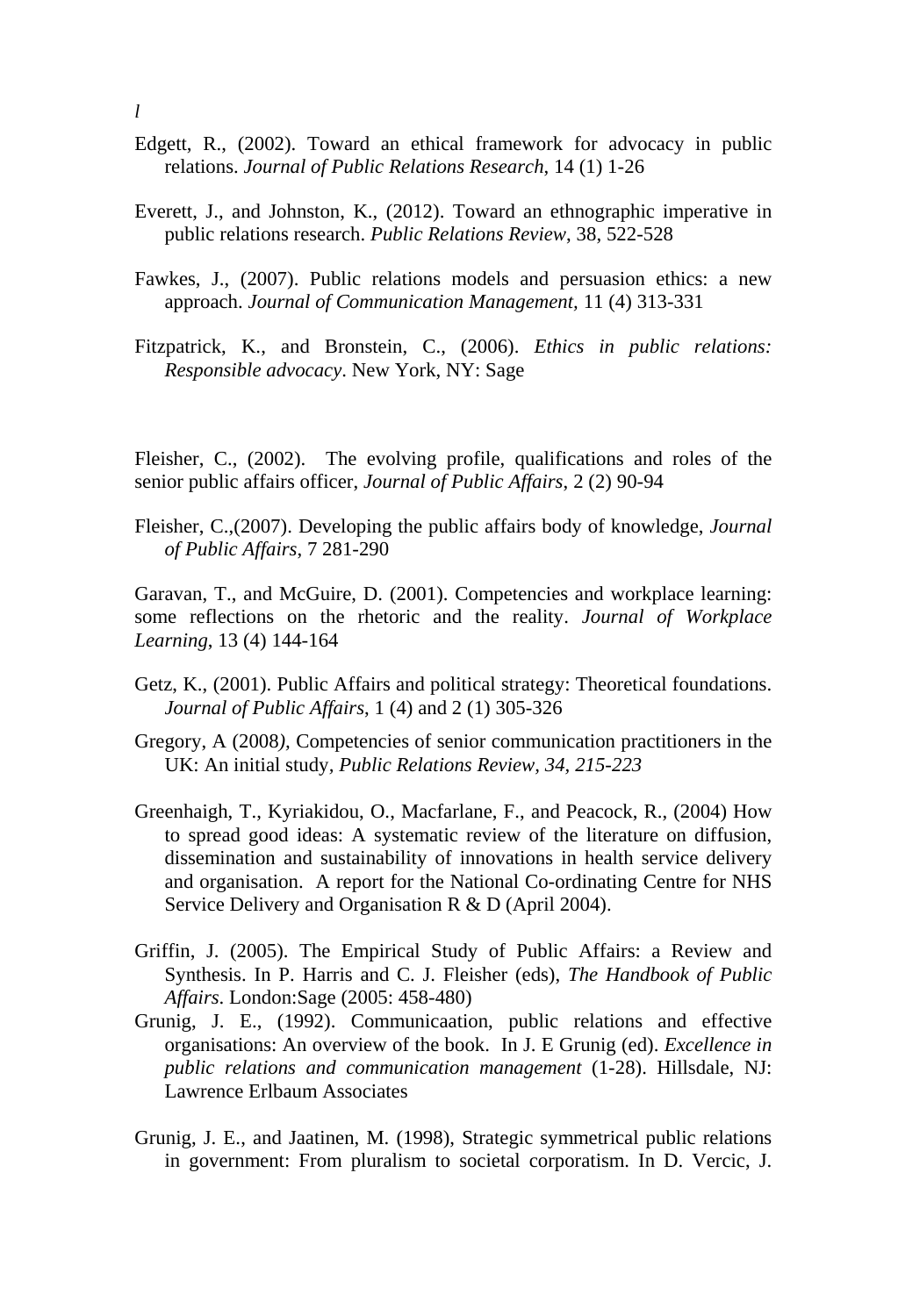White and D. Moss (eds), *Government relations and public affairs*. Bled. Slovenia: Pristop Communications

- Guba E and Lincoln Y (1994), Competing paradigms in qualitative research. In N. K Denzin and Y. E. Lincond (eds). *The Handbook of Qualitative Research Design*, London: Sage 105-107
- Hamel, B., and Prahalad, C.K., (1993). Strategy as stretch and leverage, *Harvard Business Review*, March-April, 75-84
- Heath, R. L., (2001) Shifting foundations: public relations as relationship building, *The Handbook of Public Relations,* Sage
- Hillman, A. J., (2002). Public Affairs, issues management and political strategy: methodological approaches that count – a different view. *Journal of Public Affairs*, 1 (4) 356-361
- Hillman, A. J., and Hitt, M., (1999). Corporate political strategy formulation: a model of approach participation and strategy decisions. *Academy of Management Review*, 24 (4) 825-842
- Horton, S., (2000). Competency management in the British Civil Service. The *International Journal of Public Sector Management*, 13 (4) 354-368
- Jeffrey, L and Brunton, A (2011), Developing a framework for communication management competencies*, Journal of Vocational Education and Training*, 63 (1), 57-75
- Kilduff, M, Mehra, A and Dunn, M (2011) From Blue Sky Research to Problem Solving: A Philosophy of science theory of new knowledge production, *Academy of Management Review*, 36 (2), 297-317
- Kuijpers, M (2000), Career Development Competencies, Proceedings of the second conference of HRD Research and Practice Across Europe, 309-314, University of Twente
- Kunnanatt, J. T. (2008). Emotional intelligence: theory and description. *Career Development International*, 13 (7) 614-629

L'Etang, J (2008), *Public Relations, Concepts, Practice and Critique*, Sage

Louw, E., (2010). The Media and Political Process,  $2<sup>nd</sup>$  edition. Sage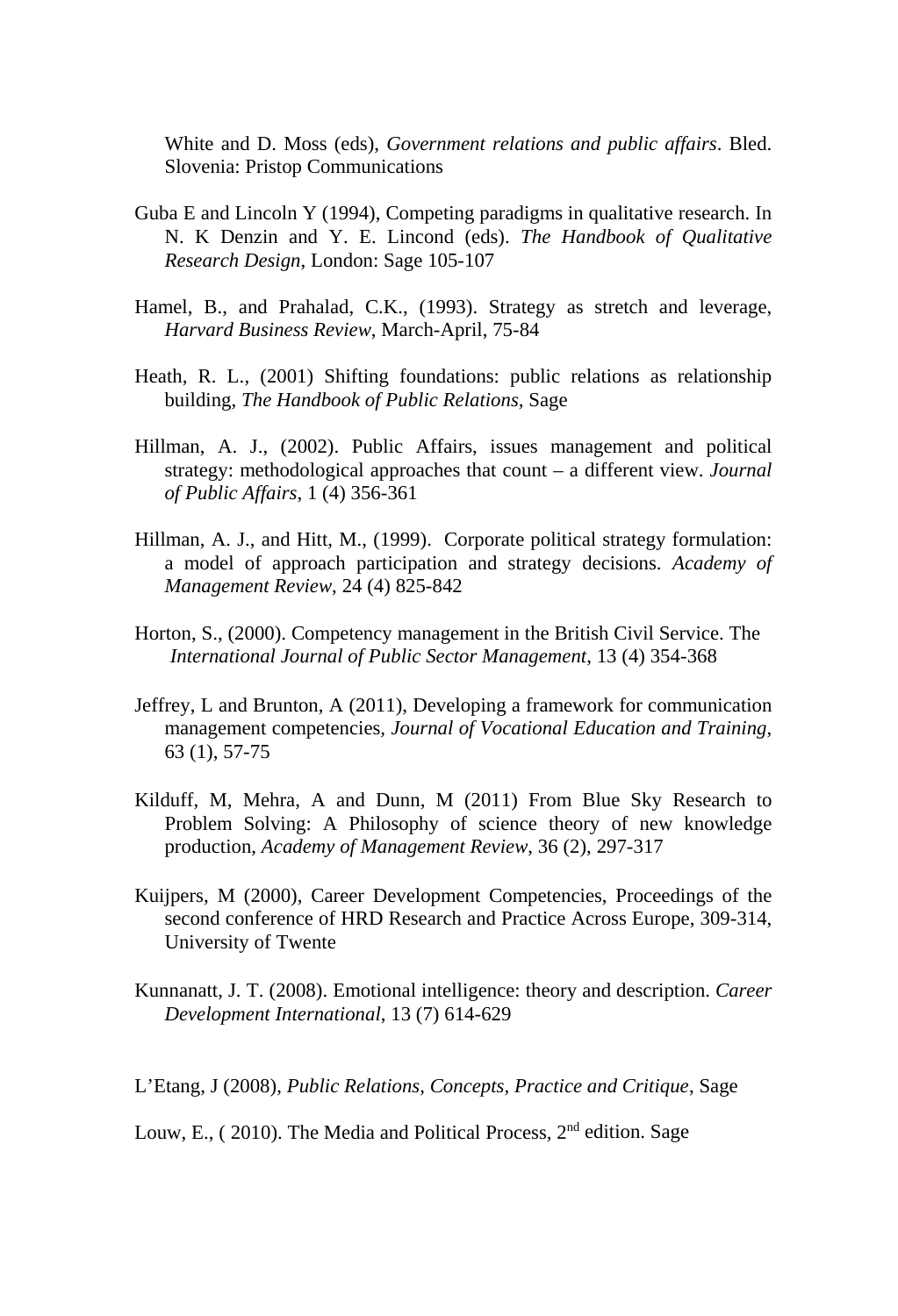- McGrath, C. (2006). The ideal lobbyist: personal characteristics of effective lobbyists. *Journal of Communication Management*, 10 (1) 67-79
- McGrath, C., Moss, D., and Harris, P., (2010). The evolving discipline of public affairs. *Journal of Public Affairs*, 10 (4) 335-352
- Meznar, M. B., (2002). The theoretical foundations of public affairs and political strategy: Where do we go from here? Journal of Public Affairs, 1 (4) and 2 (1) 330-336
- Meznar. M. B., and Nigh, D. (1995). Buffer or bridge? Environmental and organisational determinants of public affairs activities in American firms. *Academy of Management Journal*, 38 (4) 975-996
- Mitchell, L., and Boak, G., (2009). Developing competence frameworks in UK healthcare: lessons from practice. *Journal of European Industrial Training*, 33 (8/9) 701-717
- Moloney, K., (1997). Government and lobbying activities. In P. Kitchen (ed), *Public Relations Principles and Practice*, London: Thomson Business Press
- Moloney, K. (2006). *Rethinking Public Relations: PR Propaganda and Democracy*, 2nd edition. London: Routledge
- Nonaka, I. (1994), A dynamic theory of organizational knowledge creation, *Organizational Science*, 5 (1) 4-37
- Nonaka, I. and Takeuchi, H. (1995), *The Knowledge Creating Company*, Oxford University Press, New York, NY
- Nordhang, O (1998), Competence specificities in organisations, *International Studies of Management and Organisations*, 28 (1), 8-29
- Oberman, W., (2008). A conceptual look at the strategic resource dynamics of public affairs, *Journal of Public affairs*, 8 249-260
- Oughton, L., (2004). Do we need core competences for local government communications? In Local Government Communication Leaders Development Programme, *Ideas in Communication Leadership*. London: Improvement and Development Agency, 65-72
- Paluszek, J. L., (1995). Editorial Note: Defining terms. In L. B. Dennis (ed), *Practical public affairs in an era of change: A communications guide for business, government and college*, Lanham MD, University Press of America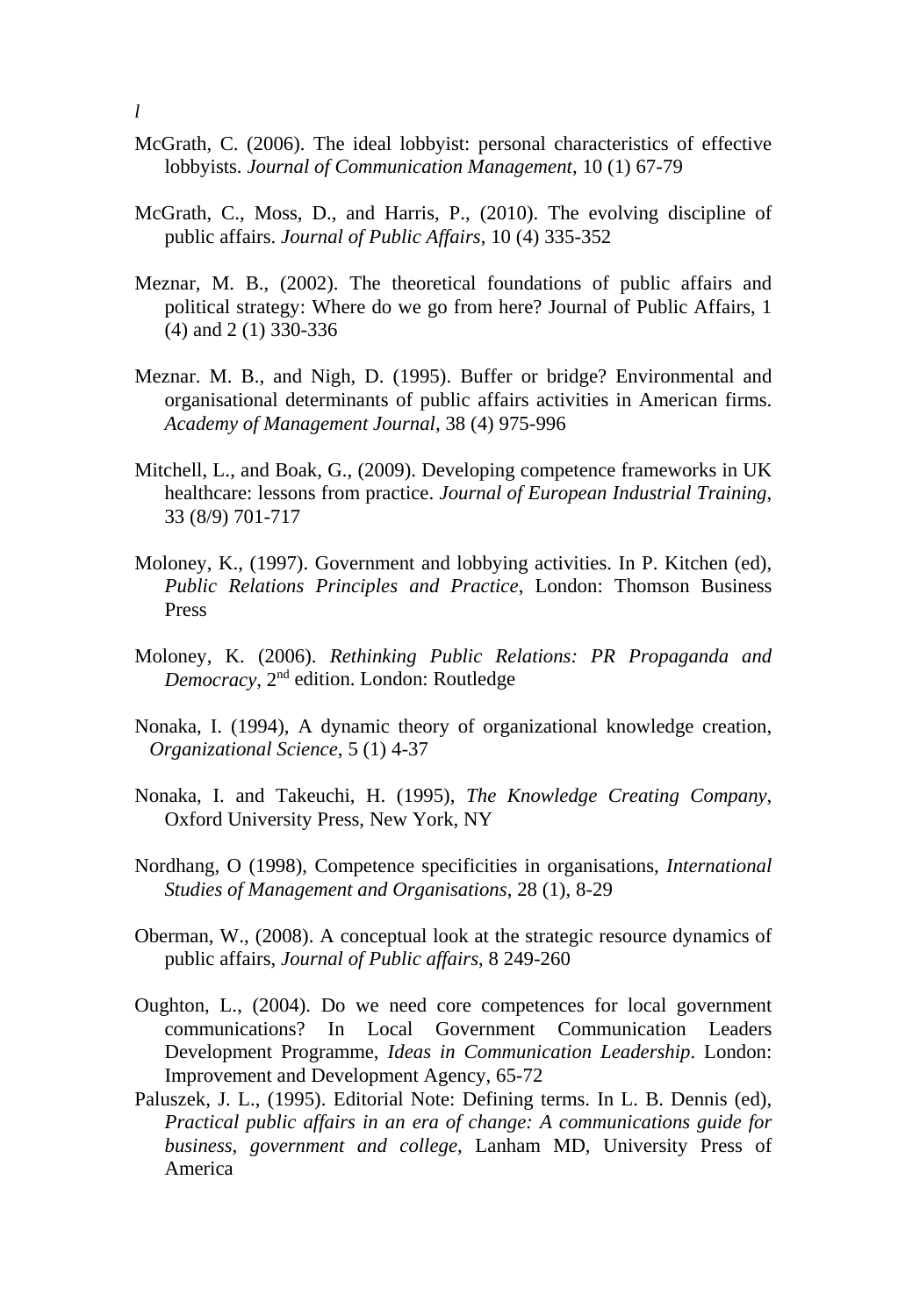- Perloff, R. (2010). The Dynamics of Persuasion. Communication and Attitudes in the 21<sup>st</sup> century, 4<sup>th</sup> edition. London: Routledge
- Post, J., (1982). Public affairs: its role. In *The Public Affairs Handbook*, Nagelschmidt, J. S (ed). Amacom: New York: 23-30
- Robinson, M., Sparrow, P., Clegg, C., and Birdi, K., (2007). Forecasting future competency requirements: a three-phase methodology. *Personnel Review*, 36 (1) 65-90
- Robson, C., (2002). *Real World Research*. 2nd edition. Oxford: Blackwell
- Schuler, D. A., (2002). Public affairs, issues management and political strategy: methodological approaches that count. *Journal of Public Affairs*, 1 (4) 336-355
- Schepers, S., (2010). Business-government relations: beyond lobbying, *Corporate Governance*, 10 (4) 475-483
- Sha, Bey-Ling, (2011). 2010 Practice Analysis: Professional competencies and work categories in public relations today, *Public Relations Review*, 37,187- 196
- Shaffer, B., and Hillman, A. J., (2000). The development of businessgovernment strategies by diversified firms. *Strategic Management Journal*, 21 (2) 175-190
- Soderquist, K., Papalexandris, A., Ioannou, G., and Prastacos, G., (2010*).*  From task-based to competency-based: A typography and process supporting a critical HRM transition, *Personnel Review*, 39 (3) 325-346
- Sparrow, P R and Hiltrop J M (1994), *European Human Resource Management in Transition*, Hertfordshire, Prentice Hall
- Tashakkori, A and Teddie, C (1998), *Mixed Methodology: Combining Qualitative and Quantitative Approaches*, Thousand Oaks, CA, Sage
- Toth, E., (2006*),* Building Public Affairs Theory. In C. Botan and V. Hazleton, V (eds), *Public Relations Theory II*, Lawrence Erlbaum Associates (2006: 499-522)
- Trevino, L.K, and Nelson, K. A., (2004) *Managing Business Ethics*, 3rd edition. Hoboken, NJ: John Wiley and Sons
- van Schendelen, R., (2012). New trends of public affairs management at the EU level. *Journal of Public Affairs*, 12 (1) 39-46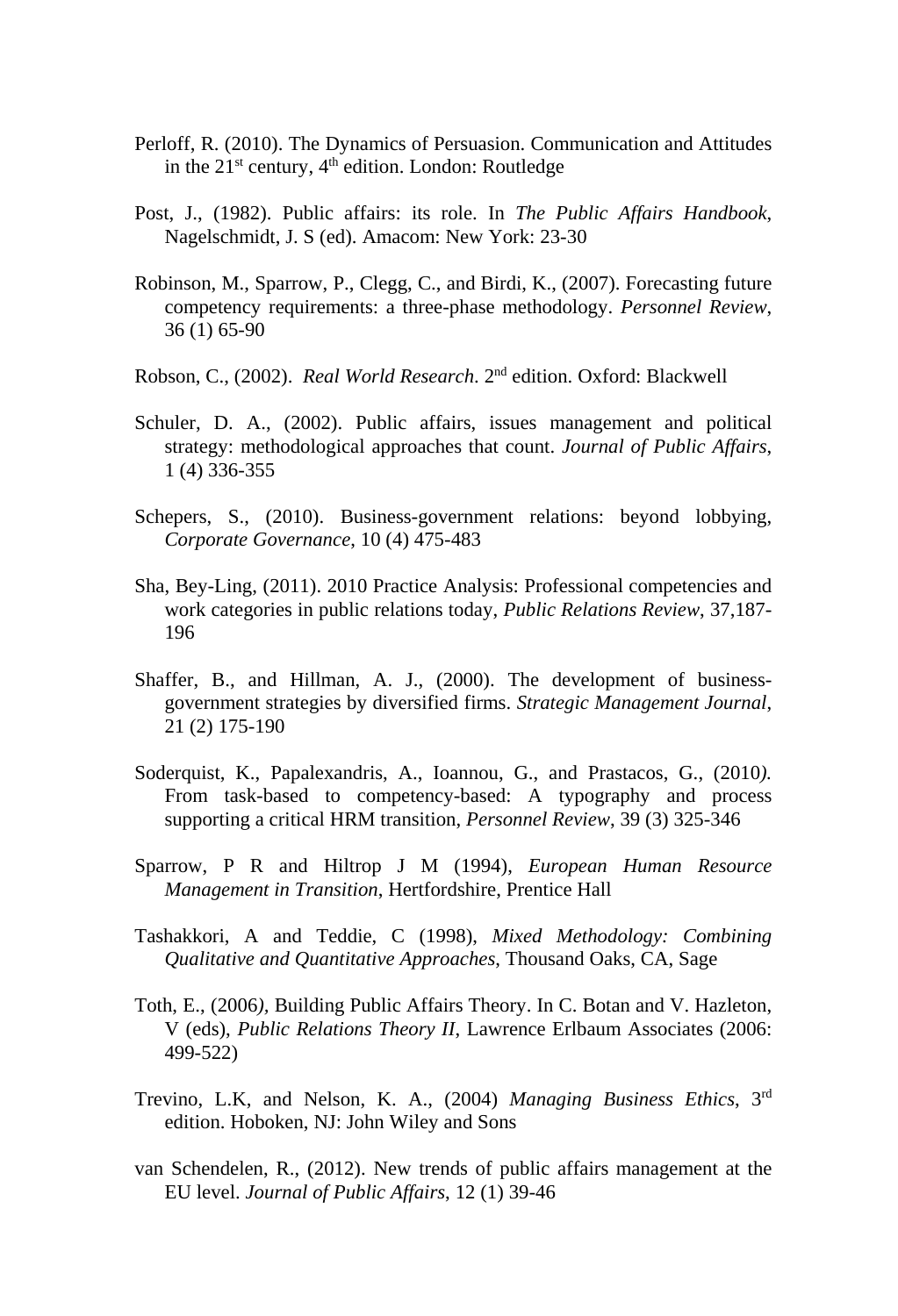Vining, A., Shapiro, D., and Borges, B., (2005). Building the firm's political (lobbying) strategy. *Journal of Public Affairs*, 5 150-175

VMA, (2011), *Public Affairs Survey*, VMA

- Watson-Helsby Report (2012), *The Changing Face of Public Affairs*, Watson Helsby
- Windsor, O., D. (2005), Theories and Theoretical Roots of Public Affairs. In P. Harris and C. J. Fleisher (eds), *The Handbook of Public Affairs*. London: Sage (2005: 401-417)